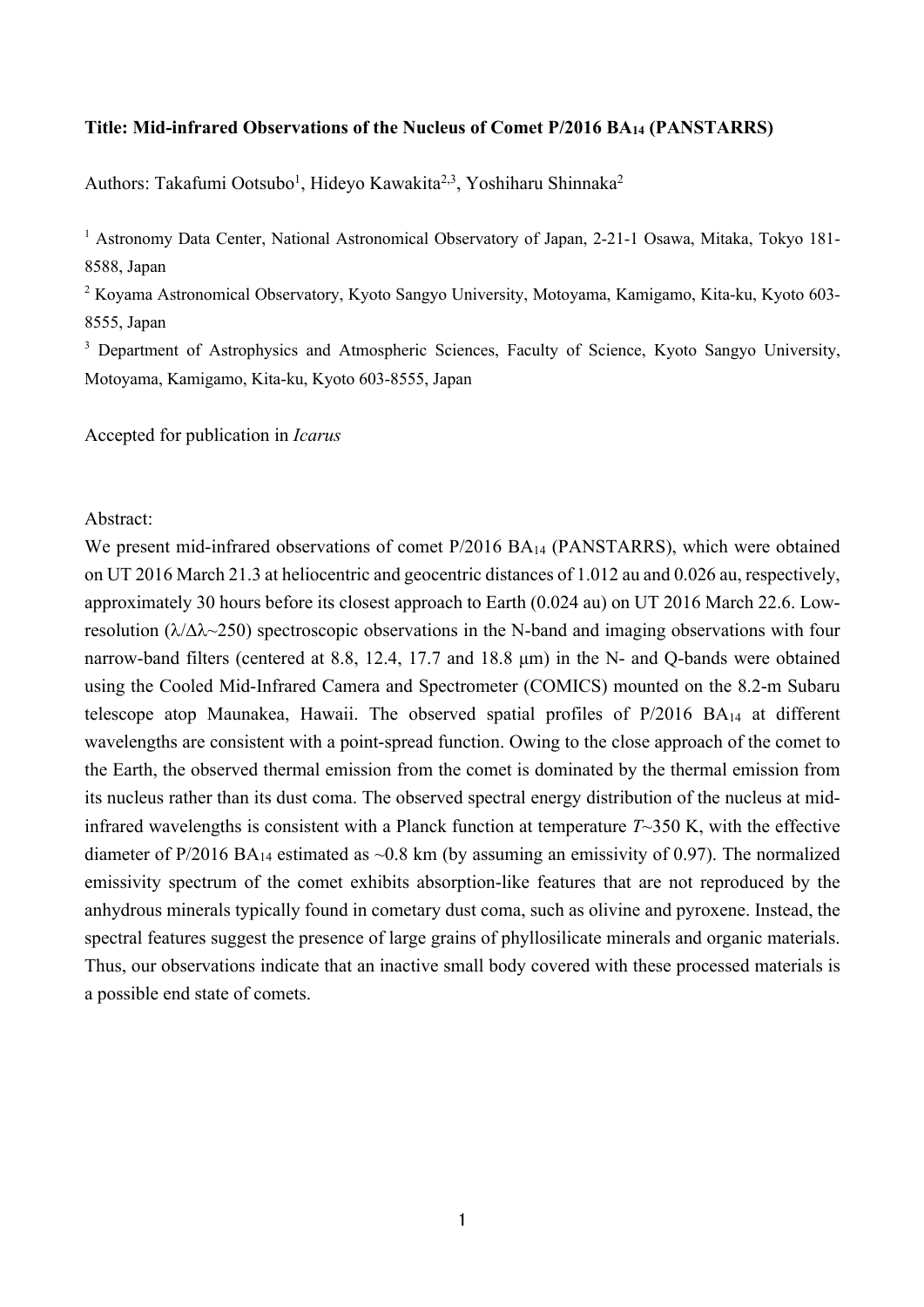#### 1. INTRODUCTION

Comets are icy small bodies passing through the solar system that contain potentially invaluable information concerning the origins of the materials forming the solar system. In periodic comets that have orbited the Sun for many times with progressively smaller perihelion distances, the nucleus exhibits signs of significant physical and chemical evolution (Mumma & Charnley 2011). Such evolutionary effects are most prominent at the nucleus surface. To distinguish the pristine properties of cometary nuclei from these evolutionary effects, clarifying the influence of solar heating on cometary nuclei is imperative. Thus, conducting observational and theoretical studies on evolved comets is essential.

The evolutionary track of extremely weakly active comets is considered to culminate in their dormancy or extinction. There are several plausible end states for comets including dormancy, extinction (plausibly connected to primitive asteroids such as P- or D-type asteroids), fragmentation (e.g., C/1999 S4 (LINEAR) and C/2012 S1 (ISON); Farnham et al. 2001; Sekanina & Kracht 2014), collision with a planet or the Sun (e.g., D/1993 F2 (Shoemaker–Levy 9; Levy 1998)), and removal from the inner solar system due to gravitational perturbation by giant planets (Fernandez 2005). Because cometary dormancy and extinction are considered gradual processes (Li et al. 2017), comparing the physical properties of cometary nuclei with possible dormant/exhausted comet candidates, such as D-type asteroids, is important for verifying the proposed links between comets and primitive asteroids (Campins et al. 2018).

Herein, we report on the mid-infrared photometric and spectroscopic observations of comet P/2016 BA14 (PANSTARRS), whose gas and dust production rates, according to imaging and spectroscopic observations at optical wavelengths (Li et al. 2017; Hyland et al. 2019), were revealed to be extremely low even near its perihelion passage at 1.012 au from the Sun. As discussed by Li et al. (2017), comet  $P/2016 B A_{14}$  is likely approaching its end state. Note that an active comet (252P/LINEAR) has similar orbit to comet P/2016 BA14 (see Table 1). These comets have almost identical Tisserand invariant parameters with respect to Jupiter, which indicates that these comets have undergone a strong gravitational interaction with Jupiter. These characteristics make plausible the hypothesis that the two comets are fragments of the same initial body. In contrast to comet P/2016 BA14, comet 252P/LINEAR was active during its perihelion passage in the 2016 apparition and its chemical composition suggest a rather typical composition in short-period comets surveyed at infrared wavelengths (Paganini et al. 2019) and in comets surveyed at optical wavelengths (Li et al. 2017; Schleicher 2008). Thus, in contrast to its current depleted state, comet P/2016 BA14 might originally have been similarly rich in volatile materials as comet 252P/LINEAR if one assumes that the two objects have a common origin.

The close approach of comet P/2016 BA<sub>14</sub> to the Earth, 0.024 au on UT 2016 March 22.6, enabled observations of the inner coma and nucleus of the comet (Li et al. 2017; Naidu et al. 2016). Radar observations revealed that  $P/2016$   $BA_{14}$  has a nucleus greater than 1 km in diameter. Its absolute magnitude of 19.5 and a diameter of at least 1 km correspond to an optical albedo of < 3% (Naidu et al. 2016). Furthermore, Li et al. (2017) also estimated the nucleus size of P/2016 BA<sub>14</sub> as ~1 km by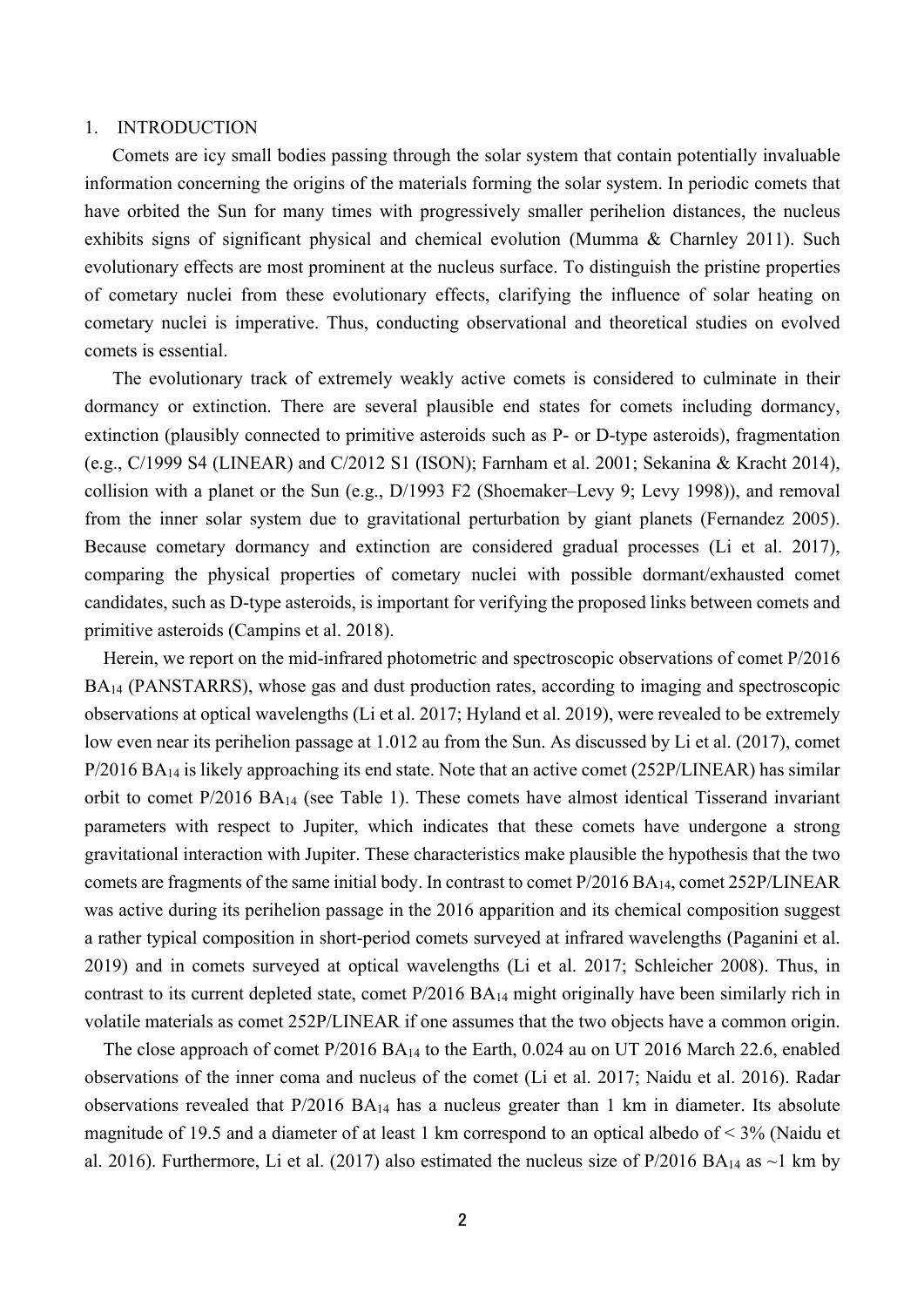assuming that its total visible brightness was dominated by the nucleus signal throughout its perihelion passage and that the geometric albedo of the nucleus surface was 4%. These estimates are consistent with the estimate based on NEOWISE data (~700 m, according to a private communication from J. Bauer 2017 in Li et al. 2017). Our mid-infrared photometric and spectroscopic observations were performed at night approximately 30 hours before the closest approach of the comet to the Earth in 2016, with the mid-infrared properties of the nucleus of P/2016 BA14 discussed herein.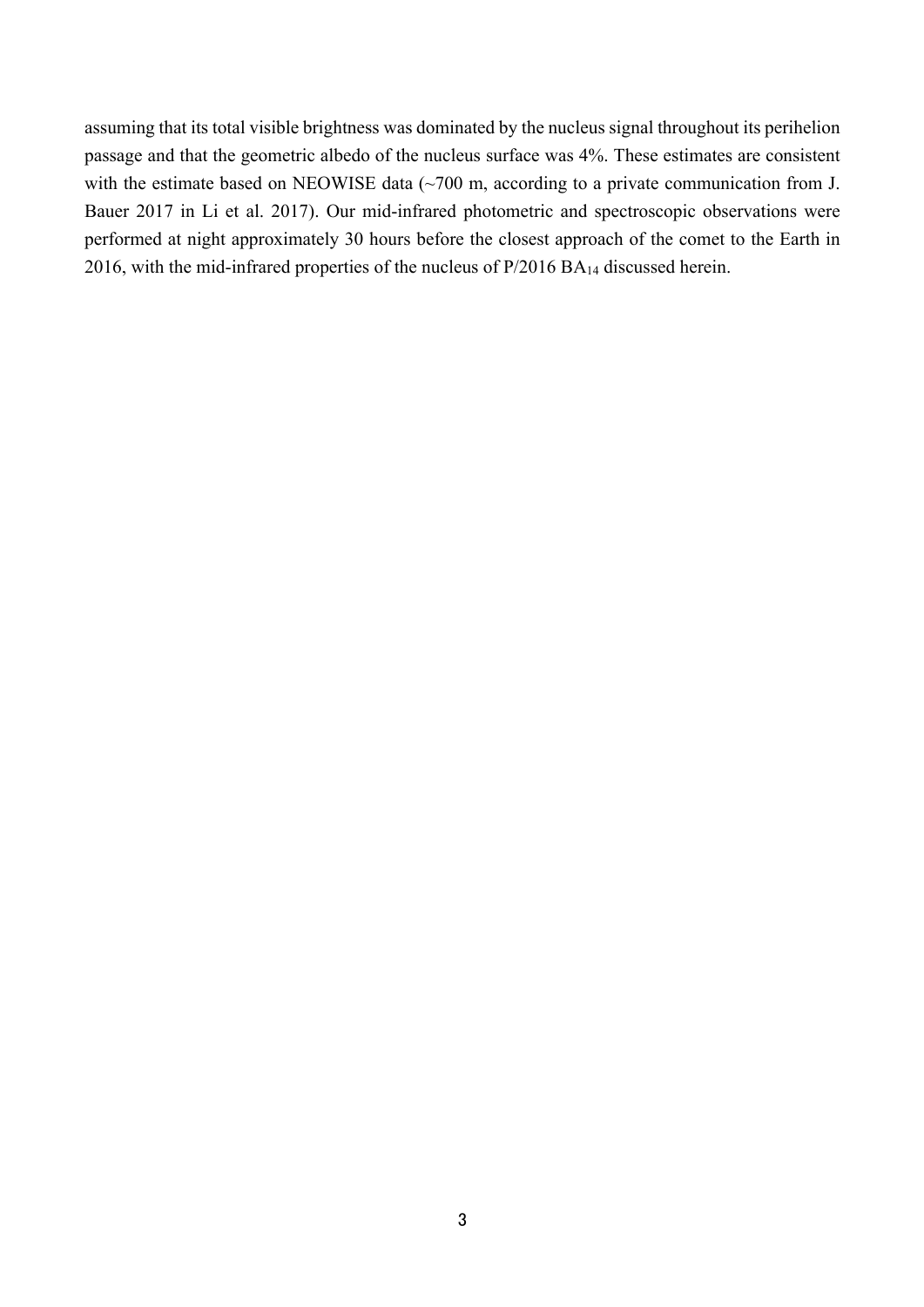| $P/2016$ BA <sub>14</sub> <sup>(a)</sup> | 252P/LINEAR <sup>(b)</sup> |
|------------------------------------------|----------------------------|
| 2016 March 15.51740                      | 2016 March 15.27847        |
| 1.0085744                                | 0.9960732                  |
| 0.6663164                                | 0.6736753                  |
| 3.0225476                                | 3.0523992                  |
| 351.89525                                | 343.29119                  |
| 180.53526                                | 190.98106                  |
| 18.92006                                 | 10.40467                   |
| 2.82                                     | 2.82                       |
|                                          |                            |

Table 1: Orbital elements of P/2016 BA14 and 252P/LINEAR.

a) Epoch 2016 April 2.0 TT = JDT 2457480.5 (from JPL/HORIZONS)

 $b)$  Epoch 2016 January 13.0 TT = JDT 2457400.5 (from JPL/HORIZONS)

c) Tisserand invariant parameter with respect to Jupiter.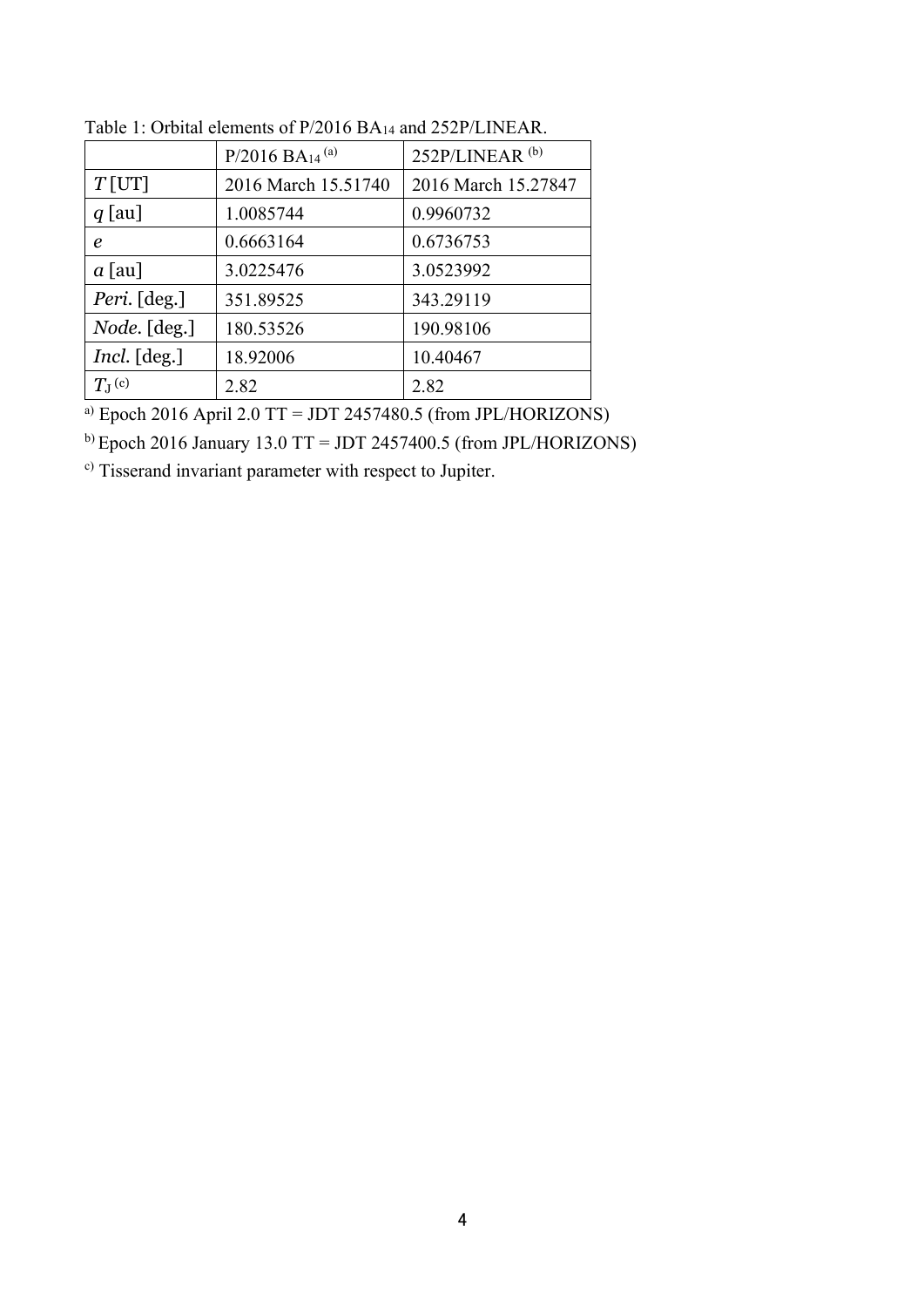## 2. OBSERVATIONS

Mid-infrared imaging and spectroscopic observations of comet P/2016 BA14 (PANSTARRS) were conducted by using the 8.2-m Subaru Telescope with the Cooled Mid-infrared Camera and Spectrometer (COMICS) (Kataza et al. 2000; Okamoto et al. 2003) on UT 2016 March 21.3, when the comet was at heliocentric and geocentric distances of 1.012 au and 0.026 au, respectively. The closest approach of P/2016 BA<sub>14</sub> to the Earth (0.024 au) occurred on UT 2016 March 22.6,  $\sim$ 30 hours after our observations. Imaging observations were performed using narrow-band filters (centered at  $\lambda = 8.8$ , 12.4, 17.7 and 18.8  $\mu$ m, with  $\Delta \lambda = 0.8$ , 1.2, 0.9, and 0.9  $\mu$ m, respectively) in the N- and Q-bands, while spectroscopic observations were obtained in the N-band with a spectral resolving power  $(R = \lambda/\Delta\lambda)$  of  $\sim$ 250, corresponding to a slit width of 0.33 arcsec (the used slit length was 40 arcsec). For the cancellation of the sky background radiation in the mid-infrared observations, secondary-mirrorchopping was used at a frequency of 0.43–0.45 Hz with an amplitude of 15 arcsec, which are common values for both spectroscopic and imaging observations. Table 2 lists the observational conditions of the comet and a standard star.

 Flux calibration was performed by observing the spectro-photometric standard star HD72094 (tet Cnc) characterized by Cohen et al. (1999), while wavelength calibration was performed via comparison with the sky emission lines. We used IRAF1 software and the special tools provided by the COMICS instrument team<sup>2</sup> for the data reduction. Photometry was performed with an aperture radius of 2.60 arcsec. To achieve an adequate signal-to-noise ratio (SNR) for the extracted spectra, they were extracted with a slit region of 0.33 arcsec (slit width) by 3.14 arcsec (along the slit direction).

<sup>1</sup> IRAF is distributed by the National Optical Astronomy Observatory, which is operated by the Association of Universities for Research in Astronomy (AURA) under cooperative agreement with the National Science Foundation.

<sup>2</sup> https://subarutelescope.org/Observing/DataReduction/index.html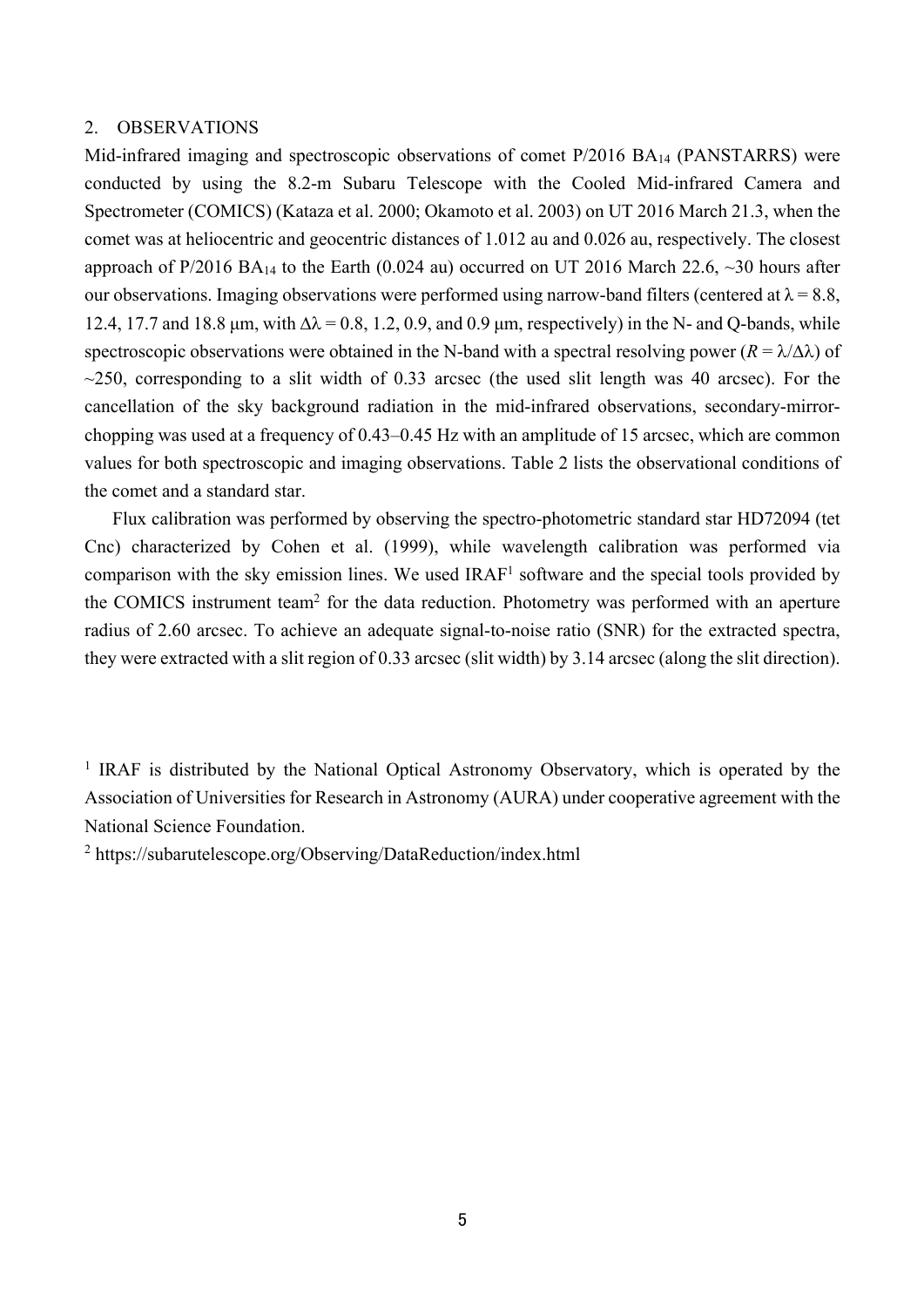| <b>UT</b> Date | UT Time | Object      | Integration time (s) | Observing mode                  | Airmass |
|----------------|---------|-------------|----------------------|---------------------------------|---------|
| 2016 March 21  | 08:38   | P/2016 BA14 | 10.8                 | Imging/N8.8                     | 1.12    |
|                | 08:35   |             | 10.6                 | Imging/N12.4                    | 1.11    |
|                | 08:51   |             | 30.5                 | Imging/ $Q17.7$                 | 1.15    |
|                | 08:46   |             | 30.5                 | Imging/ $Q18.8$                 | 1.14    |
|                | 08:42   |             | 30.7                 | Spectrosc./NLspc <sup>(a)</sup> | 1.13    |
| 2016 March 21  | 09:07   | HD72094     | 15.4                 | Imaging/N8.8                    | 1.16    |
|                | 09:04   |             | 15.4                 | Imaging/N12.4                   | 1.15    |
|                | 08:54   |             | 60.1                 | Imaging/Q17.7                   | 1.13    |
|                | 08:59   |             | 60.1                 | Imaging/ $Q18.8$                | 1.14    |
|                | 09:11   |             | 30.7                 | Spectrosc./NLspc(a)             | 1.17    |

Table 2: Observing conditions.

(a) Low-resolution spectroscopic mode  $(R \sim 250)$  in the N-band.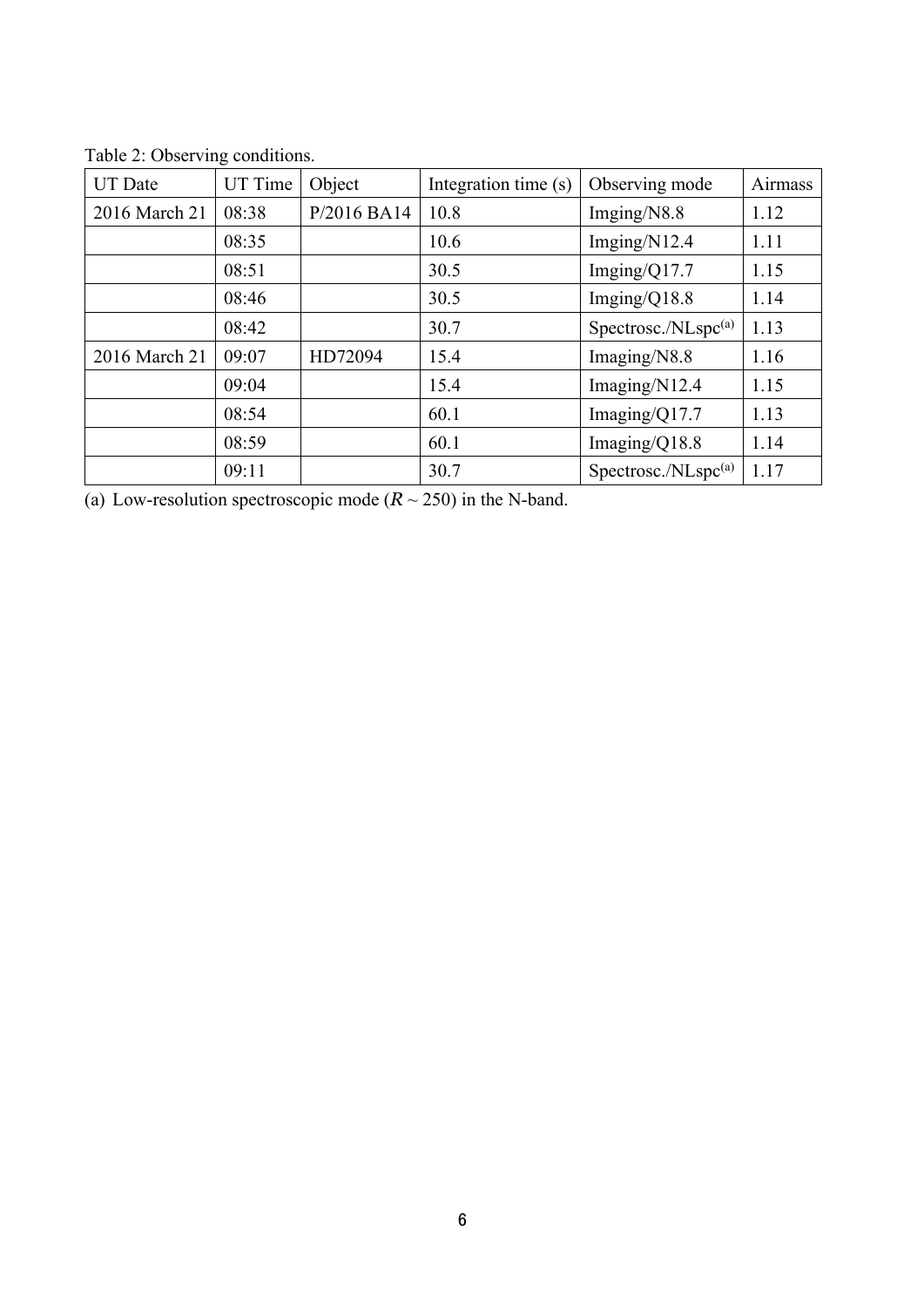## 3. RESULTS

Figure 1 shows the spectral energy distribution of P/2016 BA<sub>14</sub> based on our photometric measurements. The observations are consistent with the characteristic blackbody radiation observed for many other comets (Ootsubo et al. (2020); Shinnaka et al. (2018); and references therein). The observations are matching a Planck function at temperature *T*~350 K (the best-fit temperature is 343  $\pm$  10 K in consideration of flux errors), as shown in Figure 1. The equilibrium temperature of a blackbody at *r* [au] from the Sun is expressed as  $\sim$ 280 *r* <sup>-0.5</sup> [K] while the observed equilibrium temperature of comet is slightly higher than this. This excess relative to the equilibrium temperature of a blackbody (the so-called superheat) is observed frequently for cometary coma grains because the dominant grains in the coma have sub-μm dimensions and are smaller than the mid-infrared wavelengths of the emitted radiation (i.e., the mid-infrared radiation cooling of these small grains is inefficient). However, the spatial profiles of P/2016 BA14 and a standard star (as a point source) are almost identical, with no extensions observed for P/2016 BA14 when it was compared to a point source, as shown in Figure 2. Thus, the thermal radiation from cometary coma grains was not collected effectively by the slit. In such case, a scaling factor for the Planck function plotted in Figure 1 is proportional to a product of surface area of the cometary nucleus and its emissivity in mid-infrared wavelengths (i.e., by assuming the nucleus as a gray-body). The contribution of the nucleus signal and the estimated effective radius of the nucleus are discussed in the next section.

Figure 3 shows the N-band low-resolution ( $R \sim 250$ ) spectrum of P/2016 BA<sub>14</sub>, to which we applied a running average technique using a 7-pixels window to remove noise spikes. Additionally, we applied the slit loss correction by adjusting the spectrum to fit the photometric data points at 8.8 and 12.4 μm. The mid-infrared spectrum of the comet is relatively smooth, with shallow absorption-like features in this wavelength region. In contrast to typical active comets, the spectrum recorded for P/2016 BA14 exhibited no prominent 10-μm excess emission feature.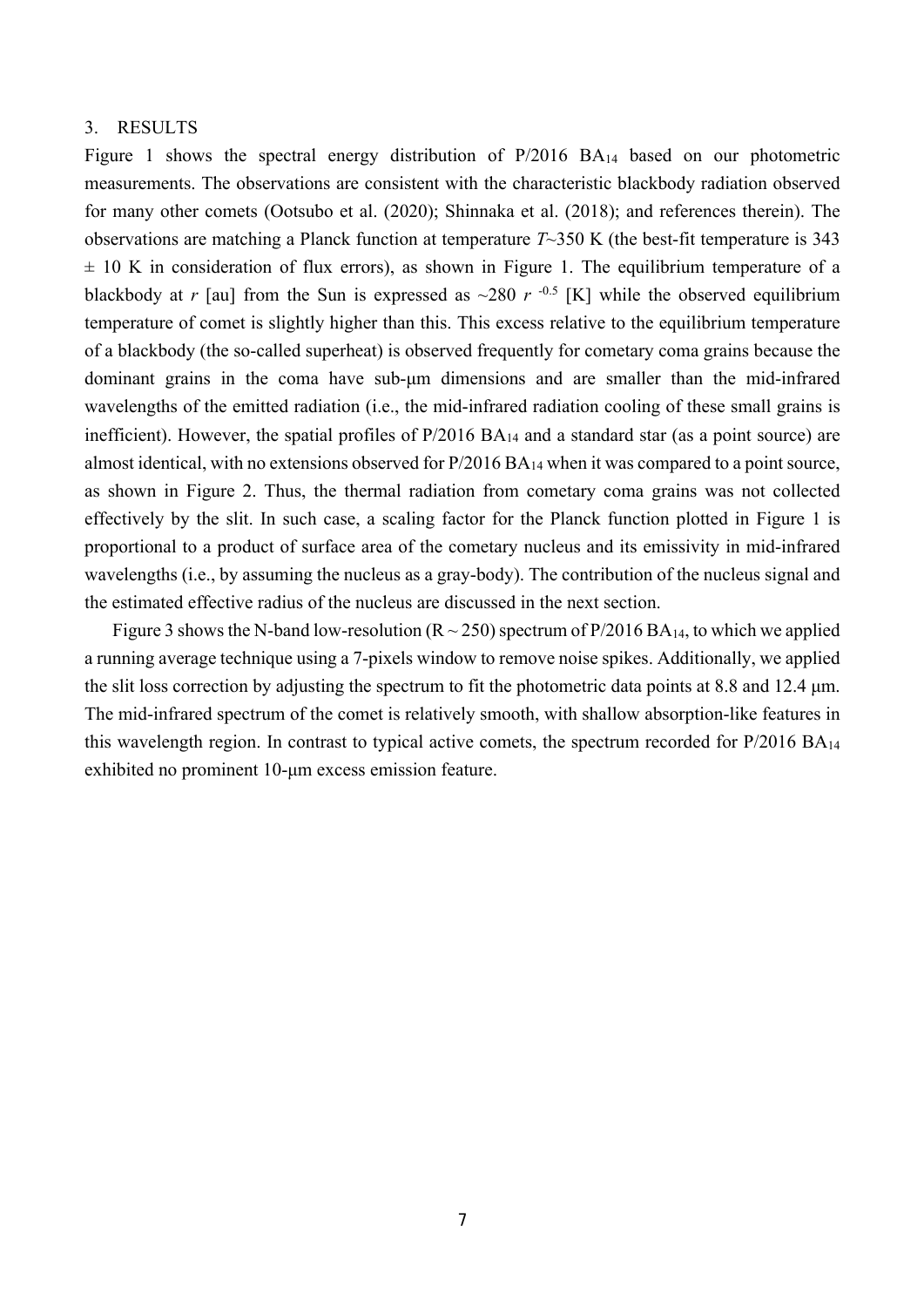

Figure 1: Photometric results (Mid-IR spectral energy distribution) of P/2016 BA14. Vertical bars on the data points (filled black circles) are photometric errors and horizontal bars denote band widths of the used filters. The photometric observations are consistent with a blackbody radiation at temperature *T*~350 K.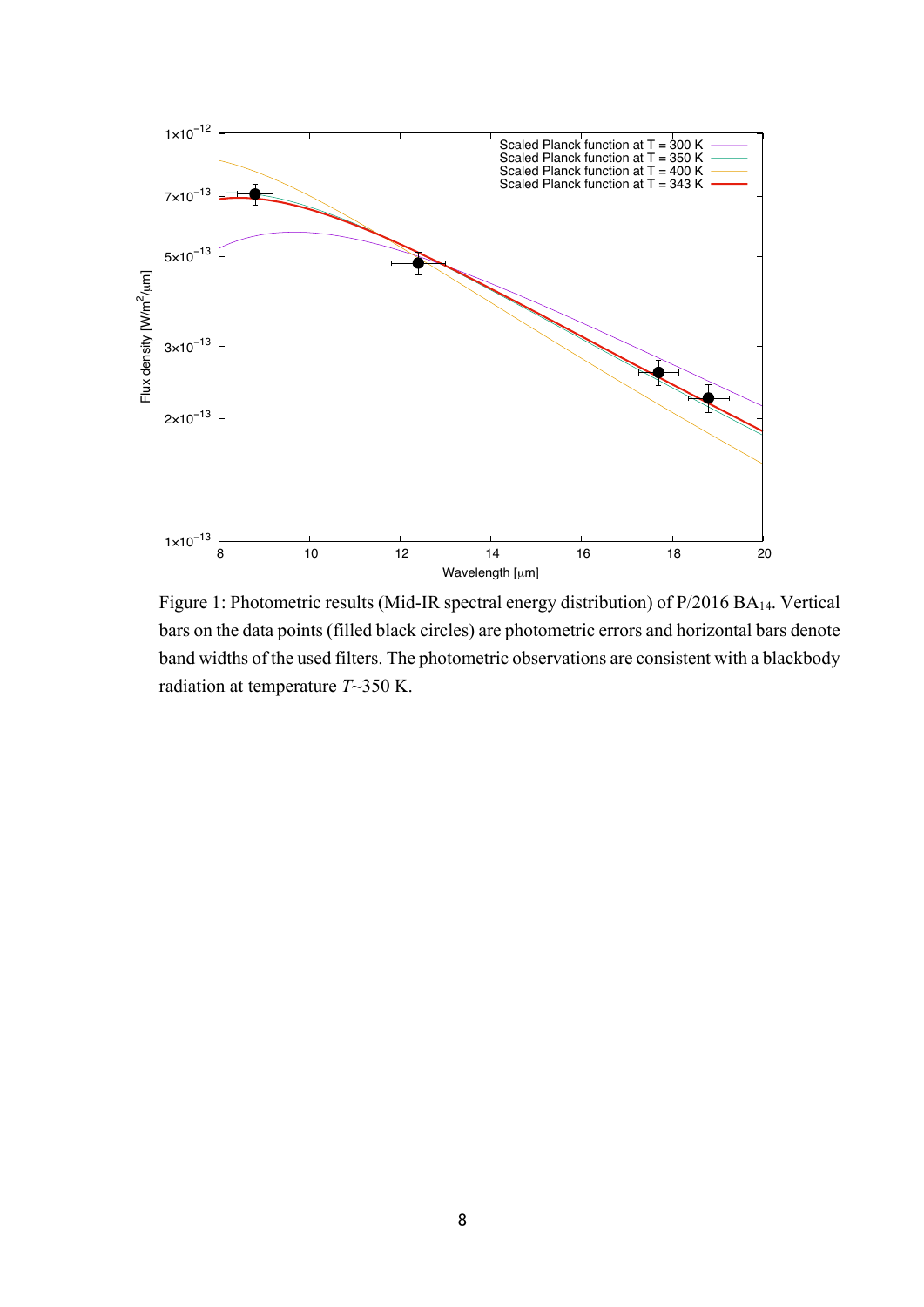

Figure 2: Spatial profiles of P/2016 BA14 (filled circles) compared with a standard star HD72094 (open circles) at different wavelengths: (clockwise from top-left) 8.8, 12.4, 18.8, and 17.7 μm. Vertical axes are in relative flux normalized by total flux within aperture (a radius of 1".3). The spatial profiles of P/2016 BA<sub>14</sub> are consistent with a point-spreadfunction (i.e., the characteristic spatial profile of a point source, HD72094).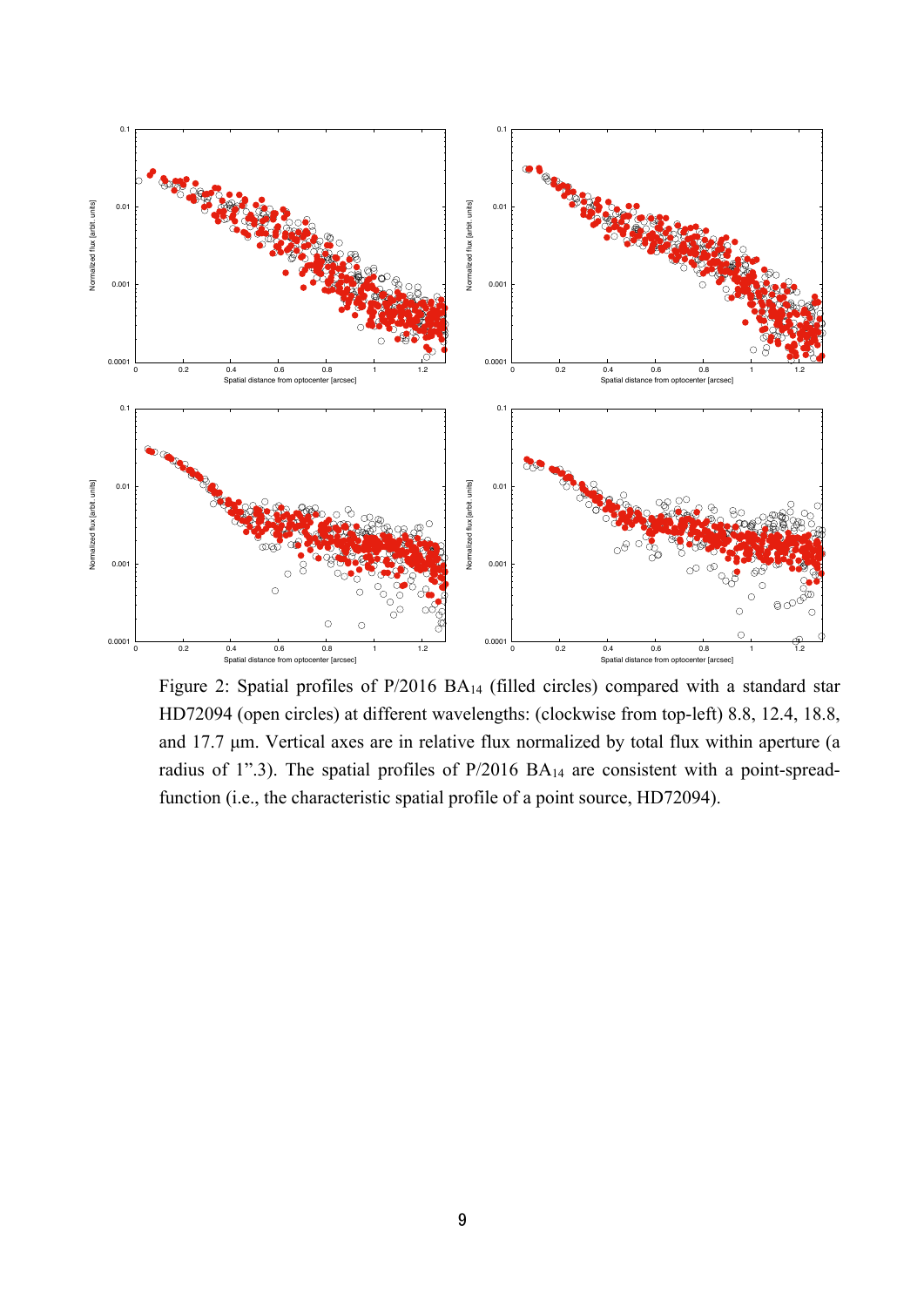

Figure 3: N-band low resolution spectrum of P/2016 BA14 (red data; SNR improved by taking the running average using a 7-pixels window) together with the photometric data points at 8.8 and 12.4 μm (black circles). Error-bars of the N-band spectrum correspond to relative error levels. Scaled Planck functions at temperature  $T = 343$  and 383 K are also plotted (dotted and dashed lines, respectively).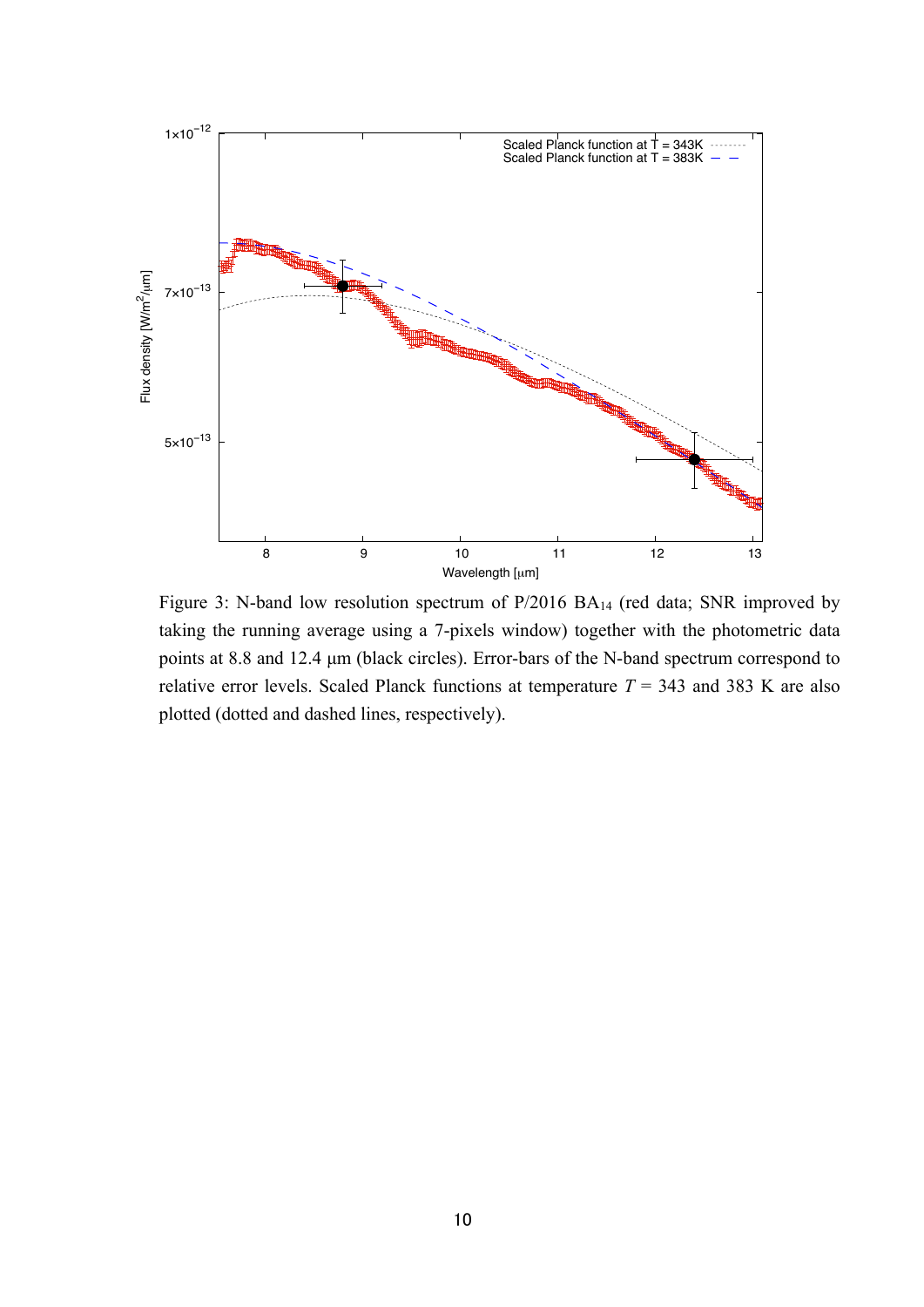## 4. DISCUSSION AND CONCLUSIONS

As shown in Figure 2, the spatial profiles observed for comet P/2016 BA<sub>14</sub> are consistent with those of a photometric standard star (a point source). The thermal emission from the nucleus of  $P/2016 BA_{14}$ appears dominated by contribution from mid-infrared photons, and the coma signal was negligible. In the thermal wavelength region, the dominant grains in the coma (in the sub-µm diameter range) are smaller than the wavelength of the emitted radiation (i.e., the smaller grains are not efficient infrared emitters). In contrast, the cometary nucleus (which size is much larger than the wavelength) can emit thermal infrared photons effectively. Therefore, for an extremely weakly active comet, the signal from the nucleus dominates the observed infrared signal, and the contribution of dust grains in coma is negligible (e.g., Kelly et al. 2017). The dominance of the signal from the nucleus for spectral energy distribution and the N-band low-resolution spectrum of P/2016 BA14 (Figures 1 and 3) is attributed to the very low gas and dust production rates of  $P/2016$  BA<sub>14</sub> around its perihelion passage (Li et al. 2017; Hyland et al. 2019).

Figure 1 shows that the spectral energy distribution of P/2016 BA<sub>14</sub> is consistent with radiation from a blackbody (or gray-body) object at  $343 \pm 10$  K. As discussed earlier, the thermal radiation observed in P/2016 BA14 was dominated by the nucleus signal, and we should compare the observed equilibrium temperature with the surface temperatures of cometary nuclei. Suttle et al. (2020) compiled a list of the measured comet surface temperatures for five comets: 1P/Halley, 9P/Tempel 1, 19P/Borrelly, 67P/Churyumov-Gerasimenko, and 103P/Hartley 2 (Emerich et al. 1986; Soderblom et al. 2004; Groussin et al. 2007, 2013; Tosi et al. 2019) and derived a formula for the surface diurnal temperature;  $T = 339.95 r^{-0.438}$  [K] for a heliocentric distance of r [au] from 0.8 to 3.4 au. Our measurement for P/2016 BA14 at 1.012 au is consistent with the measurements reported for these comets. Furthermore, based on our photometric measurements and assuming an emissivity of 0.97 (corresponding to an assumed optical albedo of the nucleus surface of 0.03), the effective diameter of P/2016 BA<sub>14</sub> is estimated to be  $0.8\pm0.2$  km for a surface temperature  $T = 343$  K, that is derived with 8.8–18.8 μm. This is consistent with previous estimates, which predict the nucleus size to be ~1 km or larger (Naidu et al. 2016; Li et al. 2017). Note that a scaled Planck function at temperature  $T = 343$  K cannot reproduce the observed N-band spectrum well as shown in Figure 3. This is probably caused by a lack of photometric data points to be fitted in wavelength region shorter than ~8 μm (a peak of the Planck function might be at a shorter wavelength than the wavelengths we observed). The observed N-band spectrum can be fitted by a scaled Planck function at temperature  $T = 383$  K (Figure 3). Although we simply assume a uniform surface temperature to derive an effective diameter, the surface temperature might not be uniform. If we consider the uncertainty of surface temperature, the effective diameter of the nucleus of  $P/2016 B A_{14}$  is estimated to be in the range of 0.5–1.2 km.

Figure 4 shows the emissivity spectrum of P/2016 BA<sub>14</sub> (we used a scaled Planck function at temperature  $T = 383$  K to normalize the observed mid-infrared spectrum). The emissivity spectrum could be represented by a linear combination of six Gaussian components (whose parameters are listed in Table 3), as shown in Figure 4. The most prominent features are centered at 7.59, 9.50, and 10.6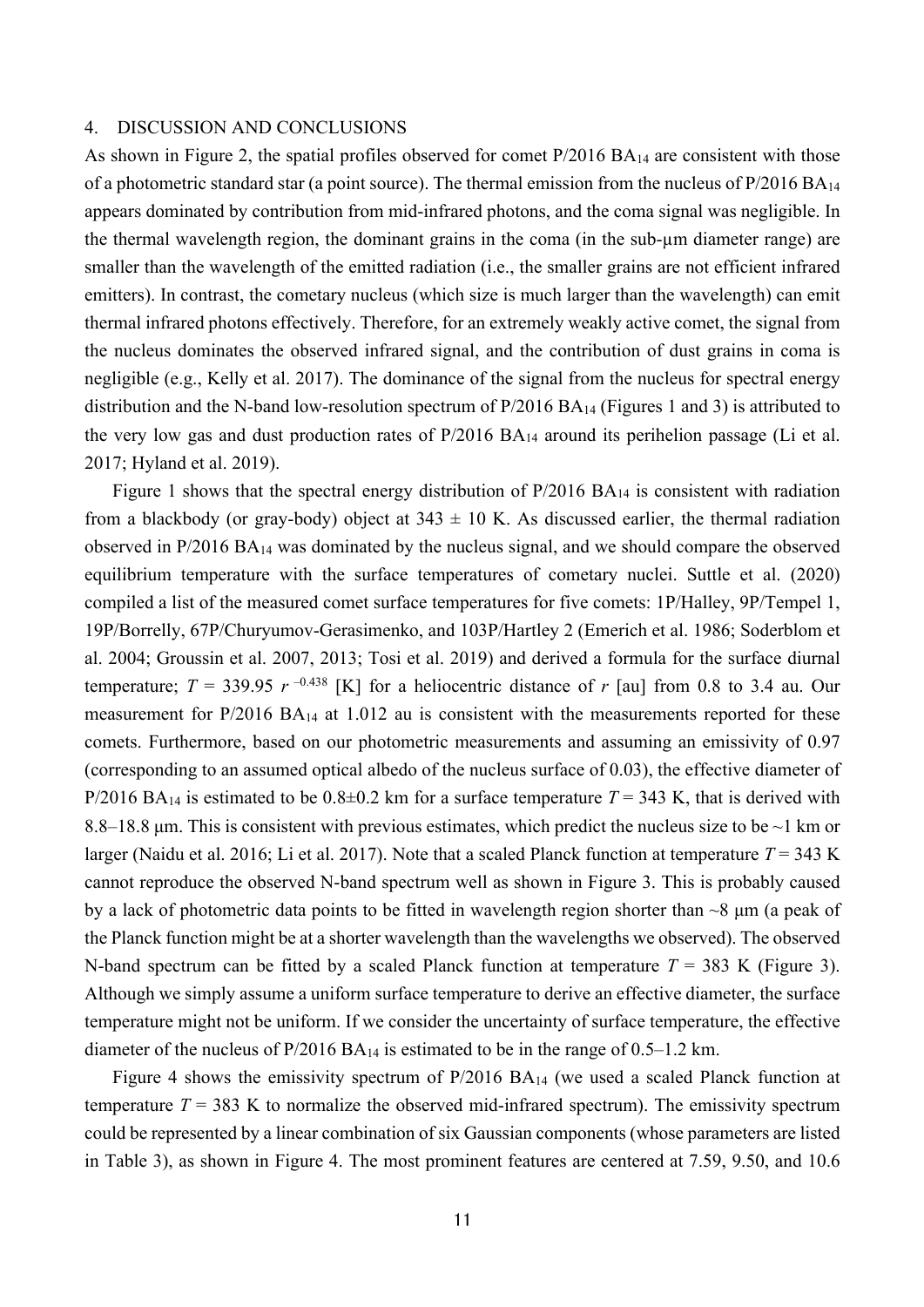μm. In general, larger mineral grains on the surface of cometary nuclei are considered responsible for absorption-like features in thermal emissivity spectra, while excess emission features are representative of μm-sized small grains (Emery et al. 2006). As shown in Figure 4, the spectrum of P/2016 BA<sub>14</sub> differs from the thermal emissivity spectrum corresponding to the cometary nucleus of comet 10P/Tempel 2, which was inactive at a further distance from the Sun (Kelley et al. 2017). Conversely, the thermal emissivity spectrum of the nucleus of 10P/Tempel 2 showed a emission-like excess feature at  $\sim$ 10 µm, in contrast to the absorption-like features observed in P/2016 BA<sub>14</sub>. The thermal emissivity spectrum of 10P/Tempel 2 more closely resembles those of D-type asteroids, which some consider to be exhausted or dormant comets (Figure 4 also shows the thermal emissivity spectrum of the D-type asteroid 624 Hektor; Emery et al. 2006). Note that the emissivity spectra exhibiting an excess feature at  $\sim 10$  µm are similar to those of cometary coma, for which thermal emission is produced by fine grains in the coma. This suggests that the nuclei surfaces of 10P/Tempel 2 and asteroids such as 624 Hektor are covered by highly porous grains (Kelley et al. 2017; Vernazza et al. 2012), which are probably composed of the anhydrous Mg-rich silicate minerals reported for the grains in cometary coma (Shinnaka et al. 2018; Bardyn et al. 2017). Because the effective diameter of 10P/Tempel 2 was estimated to be ~9 km (Kelley et al. 2017) and thus considerably larger than P/2016  $BA_{14}$  ( $\sim$ 1 km), the larger surface gravity of the nucleus of 10P/Tempel 2 might retain a greater number of smaller grains on its surface, thereby producing the 10-μm excess emission feature.

It could be argued that the absorption-like features in the normalized thermal emissivity spectrum of P/2016 BA<sub>14</sub> are caused by larger silicate grains because surfaces covered by these grains ( $> 100$ ) μm) give rise to thermal emissivity spectra exhibiting absorption-like features (Emery et al. 2006; Hamilton 2010). In the case of crystalline silicates, some sub-peaks are usually found in their thermal emissivity spectra (see Figure 10 in Hamilton 2010). Figure 5 shows a comparison with a thermal emissivity spectrum estimated using a reference reflectance spectrum for Mg-rich natural olivine (Fo92) grains ranging from 75 to 250 μm (from the ECOSTRESS spectral library; https://speclib.jpl.nasa.gov/; Baldridge et al. 2009), together with the thermal emissivity spectra representing a surface covered with large porous grains comprising Mg-rich olivine and pyroxene in both crystalline and amorphous forms (Fabian et al. 2001; Jaeger et al. 1998; Dorschner et al. 1995). The latter were based on a combination of Hapke theory (Hapke 2012) and Mie theory (Bohren & Huffman 1983) and assumed a grain diameter of 1 mm and a volume porosity of 30%. Both peak positions and the relative strengths of the sub-peaks don't match between the observed spectrum and the spectrum for Mg-rich natural olivine in laboratory. Although the peak wavelengths of the features depend on the Mg:Fe ratio in olivine (longer wavelengths correspond to a larger Fe content), the change in peak strength ratios are not drastic (Hamilton 2010). The calculated emissivity spectra for crystalline olivine and pyroxene cannot explain the features in the emissivity spectrum of  $P/2016 BA_{14}$ , while the absorption features calculated for amorphous olivine and pyroxene are significantly broader than those observed for  $P/2016 BA_{14}$ . Finally, we note that laboratory spectra and optical constants used for calculating modeled spectra shown in Figure 5 were considered to be measured at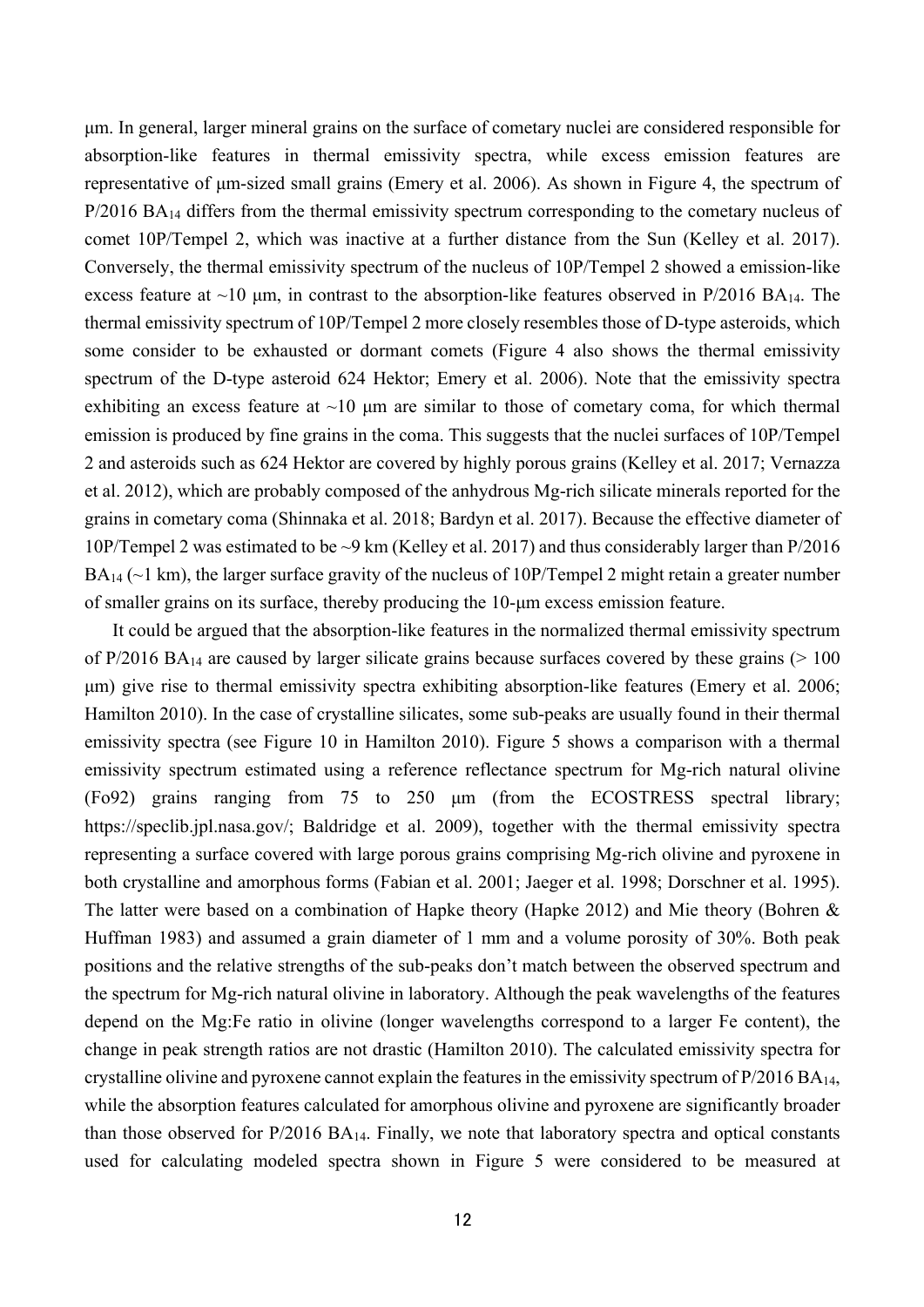temperatures (i.e., room temperatures; ~300 K), different from the temperature of cometary surface  $(-350 \text{ K})$ . We assumed that emissivity peaks don't change significantly in the range of 300–400 K although the emissivity peaks (or absorption peaks) in thermal infrared wavelength region are known to have temperature dependence (e.g., Chihara et al. 2001).

By comparing the normalized thermal emissivity spectrum of P/2016 BA<sub>14</sub> with the thermal emissivity spectra measured for various minerals in the laboratory (Lane & Bishop 2019), the shape and position of the observed  $~10$  µm feature observed for P/2016 BA<sub>14</sub> are more similar to those of phyllosilicates (such as chlorite, clinochlore, and serpentine) rather than anhydrous silicates. Although the thermal emissivity spectrum of cometary dust coma is usually modeled with anhydrous silicates (see Shinnaka et al. 2018 and references therein), Lisse et al. (2006, 2007) considered phyllosilicates when modeling the dust grains of comets 9P/Tempel 1 and C/1995 O1 (Hale-Bopp), although phyllosilicates were minor components of the overall cometary grain composition.

We also compared the spectrum of P/2016 BA<sub>14</sub> to that of the (entirely rock-based) chondrite meteorite Orgueil (CI), as shown in Figure 4. The mineralogy of Orgueil is dominated by fine-grained phyllosilicates (various forms of the serpentine and the clay mineral saponite), which were probably formed during hydrothermal alteration of the parent body that might be a comet (Gounelle & Zolensky 2014). The shape of the absorption-like feature at  $\sim$ 10  $\mu$ m is similar for the thermal emissivity spectra of P/2016 BA14 and the meteorite Orgueil. However, their minima occur at different wavelengths; the minimum of the absorption-like feature for P/2016 BA14 is at 9.50 μm, whereas the minimum for Orgueil occurs at ~10.0 μm. This difference could be the result of structural and phasal differences between the silicate minerals (Suttle et al. 2017; Che & Glotch 2012).

Suttle et al. (2017) reported on the thermal infrared reflectance spectra of fine-grained micrometeorites and classified them into different groups (groups 1–5) corresponding to varying degrees of thermal processing, which were most likely caused during their entry into the telluric atmosphere. Group 1 corresponds to dehydrated and unheated chondritic materials (phyllosilicates dominate the mineralogy of a hydrated chondritic matrix), and members of this group show thermal reflectance spectra similar to those of carbonaceous chondrites (CI, CM, and C2 ungrouped), with a single peak whose maxima (i.e., minima in thermal emissivity spectra) lies at approximately 10 μm. Alternatively, Groups 2 and 3 correspond to dehydroxylate mineraloids (heated to  $~600-1000$  K), which are characterized by a relatively sharp and dominant peak at 9.0–9.5 μm. Group 4 comprises partially annealed, mixed dehydroxylates and olivine (heated to  $\sim$ 700–1100 K) while Group 5 contains completely crystalized olivine (heated to  $\sim$ 1000–1500 K). As shown in Figure 6, the prominent absorption-like feature observed in  $P/2016$   $BA_{14}$  (whose minimum is at 9.50 µm) most closely resembles a sample in the Group 3 (although the position of ~9.5 μm feature in the observed spectrum matches the Groups 3 and 4, the Group 4 displays ~11.5 μm feature which is not seen in the observed spectrum). This feature is associated with the stretching of Si-O bonds in the residual, isolated silica tetrahedra in dehydroxylated phyllosilicates (Suttle et al. 2017).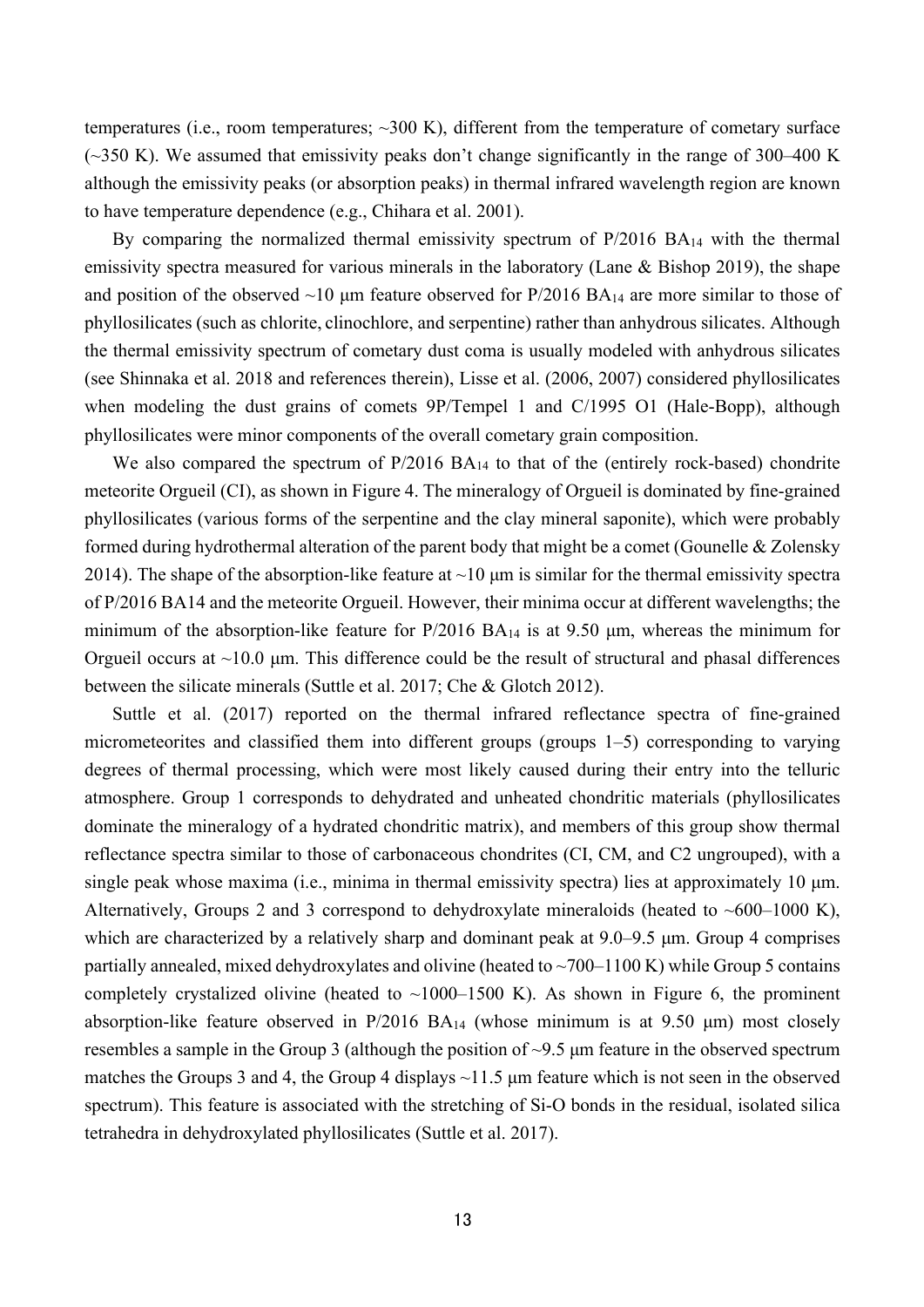This suggests that the nucleus surface of  $P/2016 B A_{14}$  was likely heated to ~600 K at least (Suttle et al. 2020). However, because the perihelion distance of P/2016 BA14 in its current orbit is 1.012 au from the Sun, the expected surface temperature of the cometary nucleus at its perihelion passage is much lower, ~350 K (Figure 3 in Suttle et al. 2020), and cannot reach ~600 K. Therefore, this comet might have had smaller perihelion distances in the past, with a perihelion distance of  $\sim 0.27$  au corresponding to a temperature of ~600 K. The current orbit of the comet has an aphelion distance of 5.25 au close to the Jovian orbit. Thus, a gravitational perturbation by Jupiter might be responsible for any past alteration in the perihelion distance of the comet. Alternatively, the original body of comet P/2016 BA<sub>14</sub> might have contained abundant dehydroxylated phyllosilicates grains in the interior of the nucleus. If so, the mineralogy of dust grains in the coma of comet 252P/LINEAR (which is considered as a comet pair of P/2016 BA14, and in contrast to P/2016 BA14, it was active; Li et al. 2017) should also be dominated by dehydroxylated phyllosilicates. This remains to be investigated in a future study.

Thus, we conclude that the prominent absorption-like feature peaked at 9.50 μm recorded in the normalized thermal emissivity spectrum of P/2016 BA14 is associated with dehydroxylated phyllosilicates on the nucleus surface. Unfortunately, we could not identify materials as carriers of other features at 7.59, 8.35, and 8.75 μm. The carriers of these features might not be minerals and most plausible carriers are organic materials on the nucleus surface (Poch et al. 2020; Raponi et al. 2020). Table 4 lists the candidates of hydrocarbons for those features (Coates 2000; Evans et al. 2005; Draine & Li 2007). Our observations indicate that one possible end state of comet may be an inactive small body covered with coarse grains of phyllosilicate minerals combined with organic materials.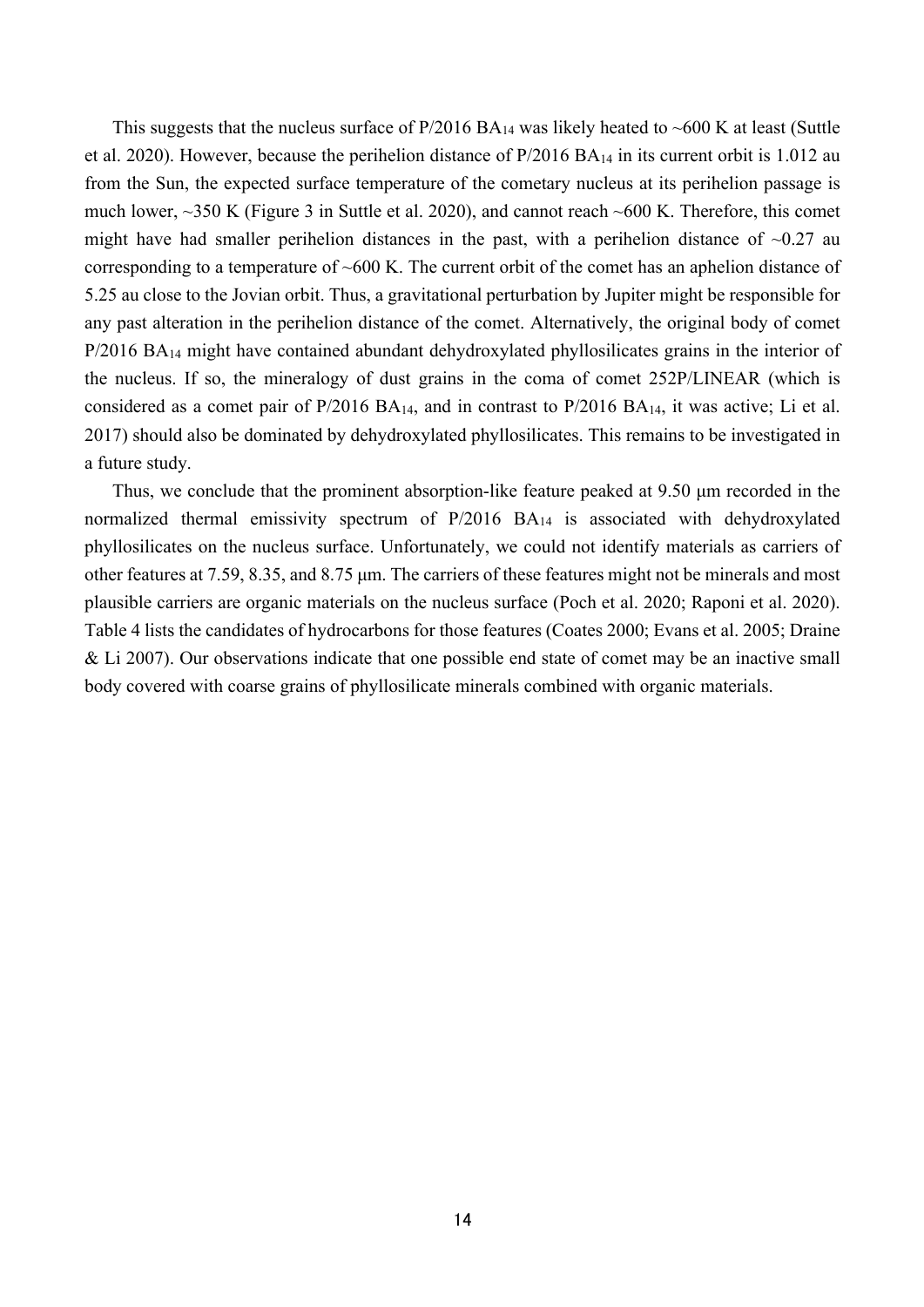| I.D. $#$       | $\lambda$ [µm]  | $FWHM$ [ $\mu$ m] | Peak depth        |
|----------------|-----------------|-------------------|-------------------|
|                | $7.59 \pm 0.01$ | $0.16 \pm 0.01$   | $0.055 \pm 0.002$ |
| $\mathfrak{D}$ | $8.35 \pm 0.01$ | $0.43 \pm 0.02$   | $0.021 \pm 0.001$ |
| 3              | $8.75 \pm 0.01$ | $0.32 \pm 0.02$   | $0.036 \pm 0.001$ |
| 4              | $9.50 \pm 0.01$ | $0.77 \pm 0.03$   | $0.086 \pm 0.001$ |
| 5              | $10.0 \pm 0.01$ | $0.38 \pm 0.04$   | $0.029 \pm 0.004$ |
| 6              | $10.6 \pm 0.02$ | $0.90 \pm 0.03$   | $0.052 \pm 0.001$ |

Table 3: Gaussian components fitted with observed emissivity spectrum of P/2016 BA14.

Table 4: Candidates of carrier for unidentified features. [a,b,c]

| I.D.           | $\lambda$ [µm]  | Candidate                                  | Organic species                    |
|----------------|-----------------|--------------------------------------------|------------------------------------|
| #              |                 |                                            |                                    |
|                | $7.59 \pm 0.01$ | Aromatic C-C stretch                       | Aromatic ring (aryl) group         |
|                |                 | Aromatic (primary, secondary, or tertiary) | Amine and amino compound group     |
|                |                 | amine, C-N stretch                         |                                    |
|                |                 | Primary or secondary, O-H in-plane bend    | Alcohol and hydroxy compound group |
|                |                 | Phenol or tertiary alcohol, O-H bend       | Alcohol and hydroxy compound group |
| $\overline{2}$ | $8.35 \pm 0.01$ | Tertiary amine, C-N stretch                | Amine and amino compound group     |
|                |                 | Aromatic C-H in-plane bend                 | Aromatic ring (aryl) group         |
| 3              | $8.75 \pm 0.01$ | Secondary amine, C-N stretch               | Amine and amino compound group     |
|                |                 | Aromatic C-H in-plane bend                 | Aromatic ring (aryl) group         |

[a] Coates (2000).

[b] Draine & Li (2007).

[c] Evans et al. (2005).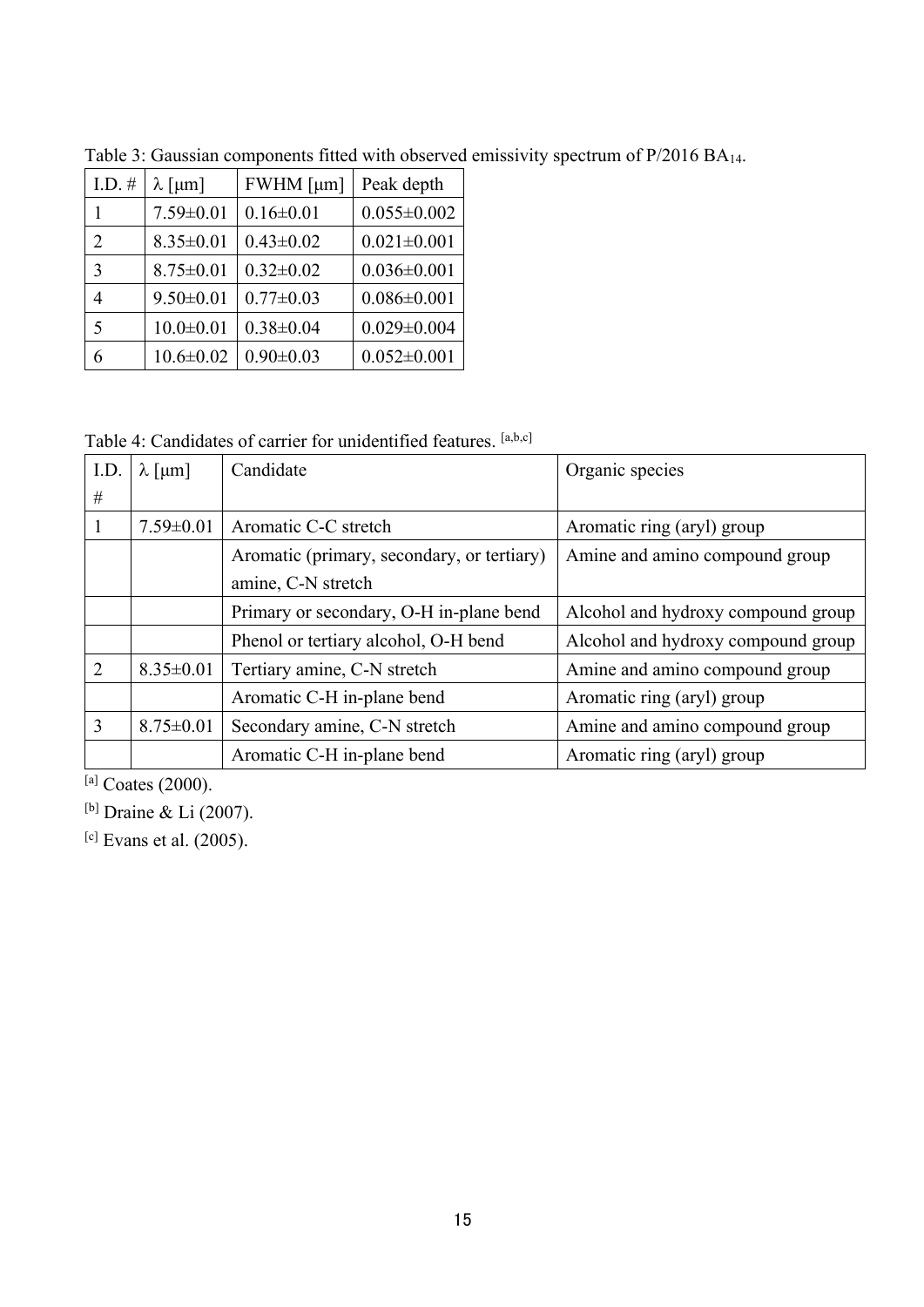

Figure 4: Normalized thermal emissivity spectrum of P/2016 BA14 compared with the thermal emissivity spectra of comet 10P/Tempel 2 (nucleus) and the D-type asteroid 624 Hekor (Kelley et al. 2017; Emery et al. 2006). The spectra of 10P/Tempel 2 and 624 Hektor are shown with offsets for sake of readability. Solid line is a linear combination of six Gaussian components fitted to the observed spectrum (each component is plotted by dashed line). The vertical dotted lines indicate peak wavelengths of the components.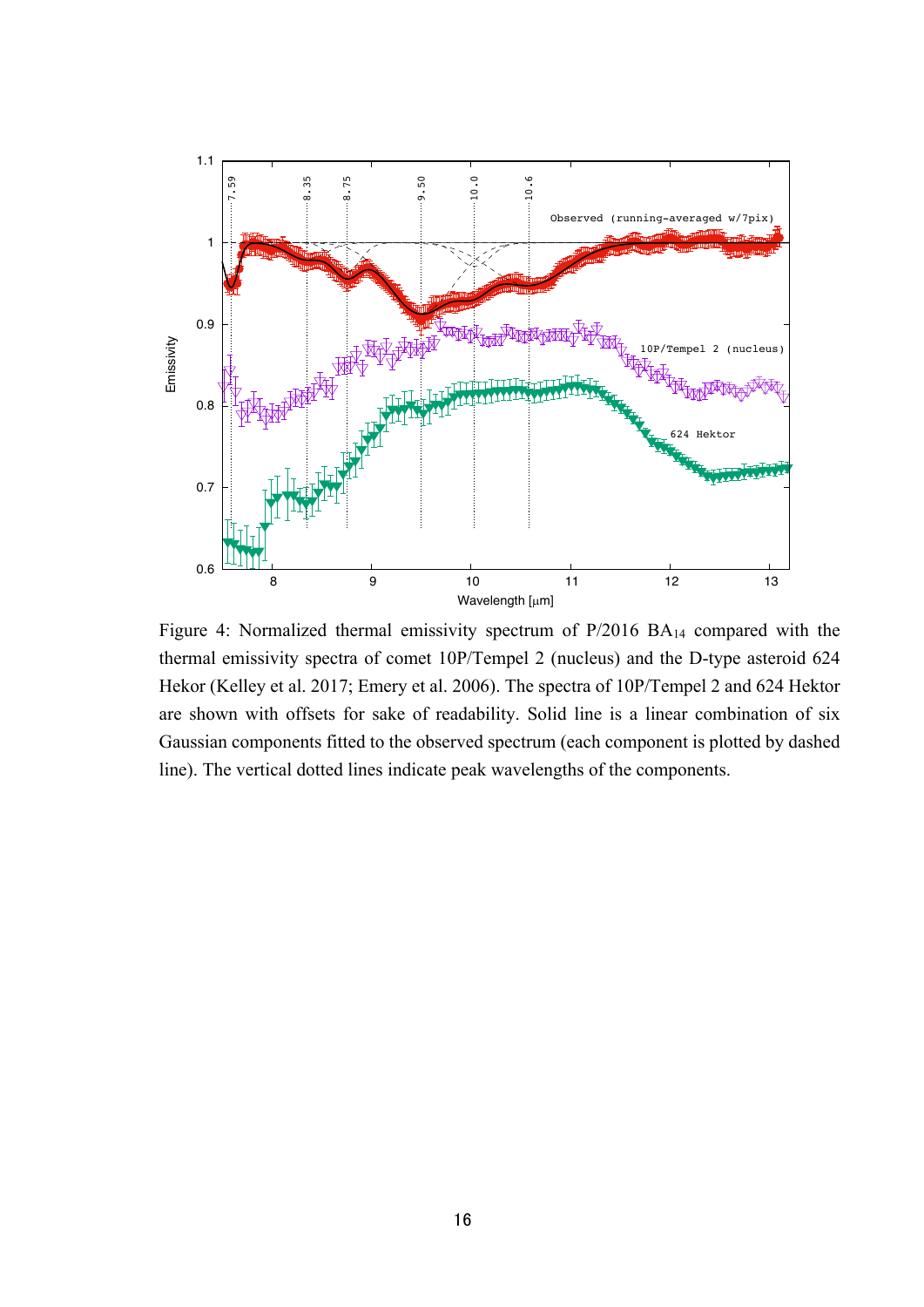

Figure 5: Normalized mid-infrared emissivity spectrum of P/2016 BA14 compared with the estimated emissivity spectrum for a laboratory reflectance spectrum of coarse (75–250 μmsized) grains of Mg-rich natural olivine (Fo92) and the modeled surface emissivity spectra of crystalline/amorphous Mg-rich silicate (olivine and pyroxene) grains. The modeling was based on the Hapke theory in combination with the Mie theory for 1 mm-sized porous grains.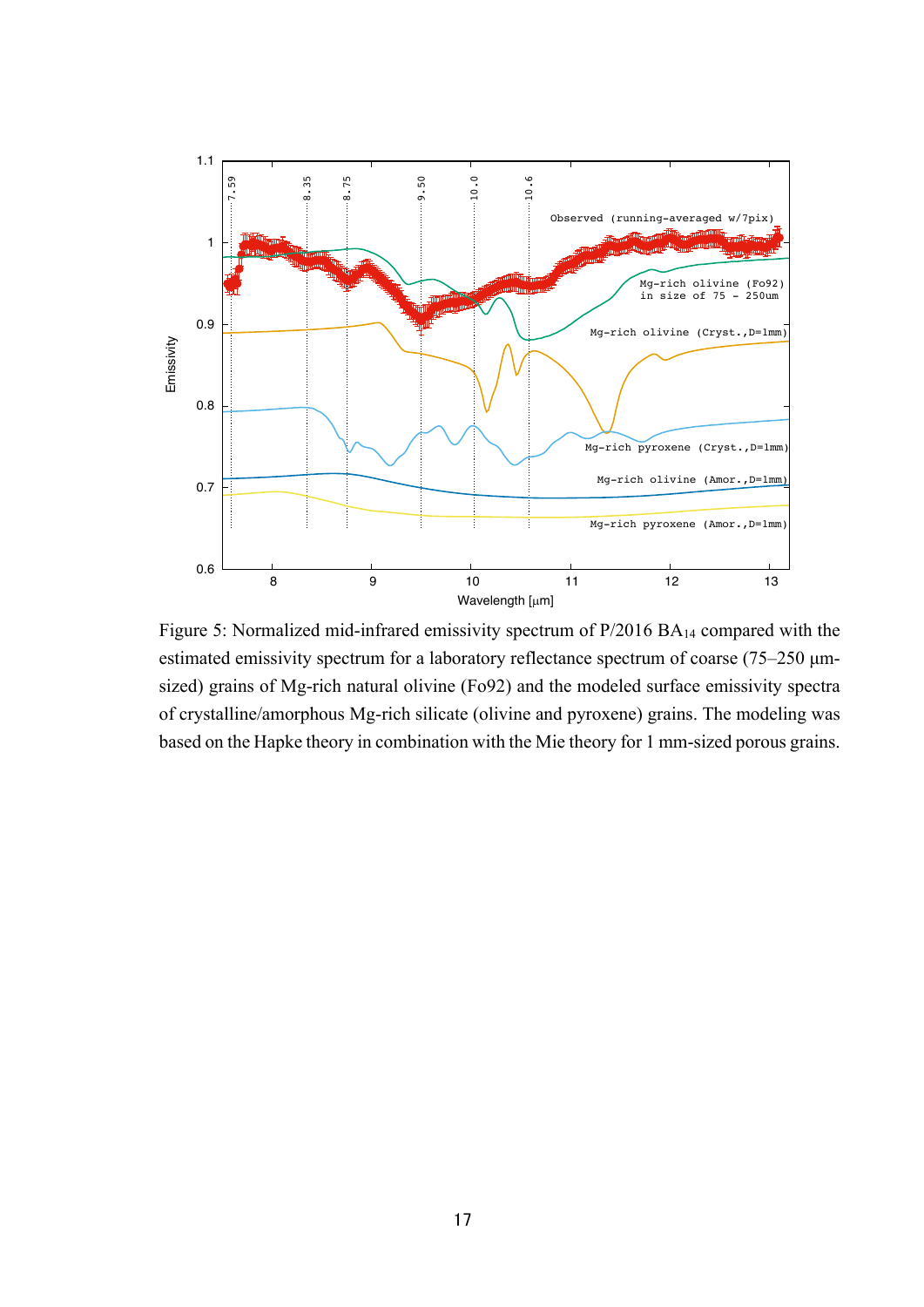

Figure 6: Normalized mid-infrared emissivity spectrum of P/2016 BA14 compared with that of the chondritic meteorite Orgueil (CI) and the scaled  $(1 - R)$  spectra of micrometeorites from Suttle et al. (2017), where *R* denotes reflectance. All spectra other than that of P/2016 BA14 are shifted for readability.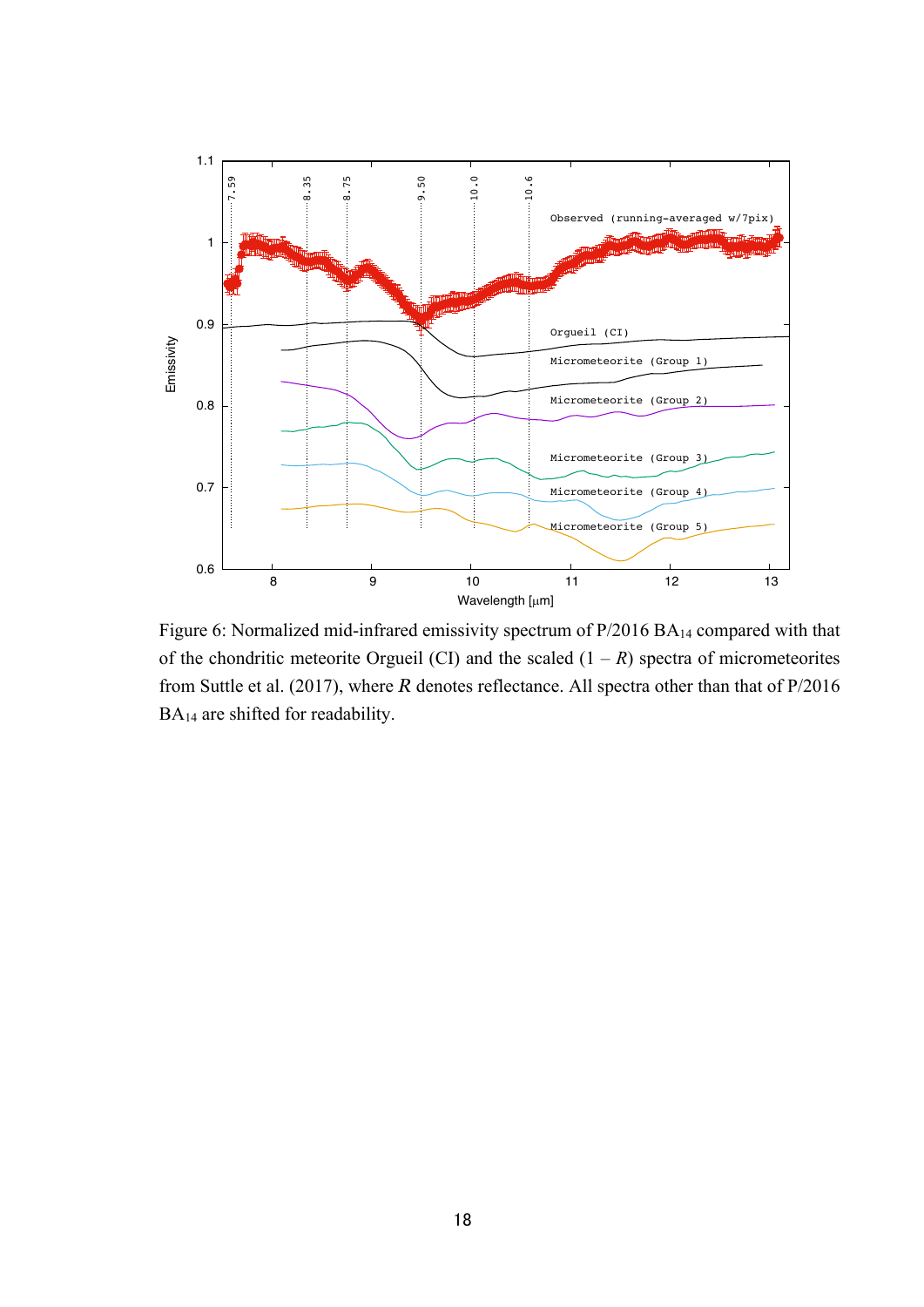Acknowledgements

This paper is based on data collected by the Subaru Telescope, which is operated by the National Astronomical Observatory of Japan. We thank Fumihiko Usui for useful comments and discussion. This study is supported by Japan Society for the Promotion of Science (JSPS) KAKENHI Grant-in-Aid for Scientific Research (C) 17K05381, (B) 20H01943, (A) 19H00725 (T.O.), and (C) 20K14541 (Y.S.).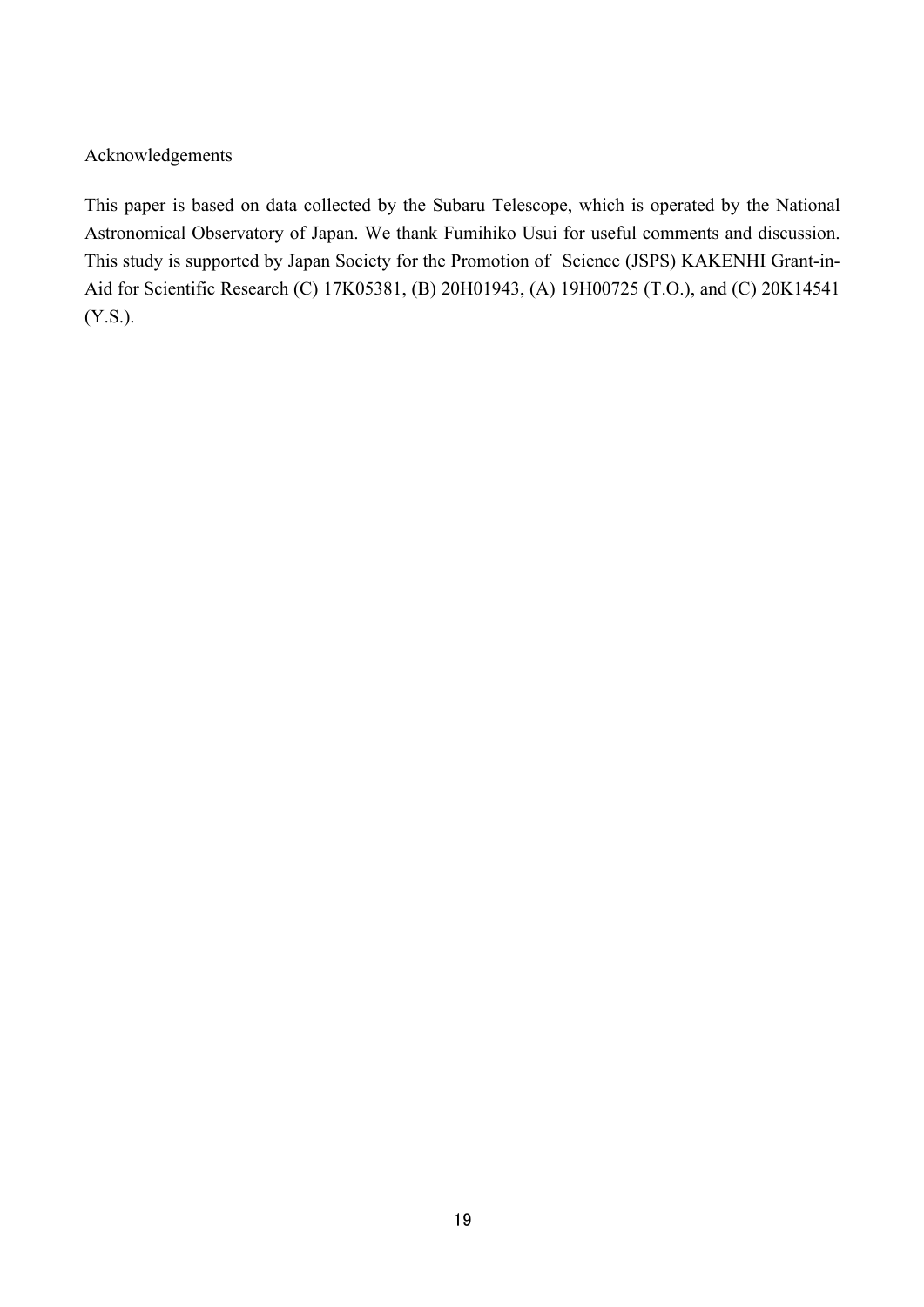# REFERENCES

Baldridge, A. M., Hook, S. J., Grove, C. I., & Rivera, G., 2009. The ASTER spectral library version 2.0. Remote Sensing of Environment, 113, 711–715.

Bardyn, A., Baklouti, D., Cottin, H., et al., 2017. Carbon-rich dust in comet 67P/Churyumov-Gerasimenko measured by COSIMA/Rosetta. Mon. Not. R. Astron. Soc. 469, S712–S722.

Bohren, C.F. & Huffman, D.R., 1983. Absorption and Scattering of Light by Small Particles. John Wiley & Sons, Inc.

Campins, H., de León, J., Licandro, J., et al., 2018. Compositional Diversity Among Primitive Asteroids. Primitive Meteorites and Asteroids, Physical, Chemical, and Spectroscopic Observations Paving the Way to Exploration (ed. Abreu, N.M.). Elsevier.

Che, C. & Glotch, T. D., 2012. The effect of high temperatures on the mid-to-far-infrared emission and near-infrared reflectance spectra of phyllosilicates and natural zeolites: Implications for martian exploration. Icarus, 218, 585–601.

Chihara, H., Koike, C., & Tsuchiyama, A., 2001. Low-Temperature Optical Properties of Silicate Particles in the Far-Infrared Region. Publ. Astron. Soc. Japan, 53, 243–250.

Cohen, M., Walker, R.G., Carter, B., et al., 1999. Spectral irradiance calibration in the infrared. X. a self-consistent radiometric all-sky network of absolutely calibrated stellar spectra. Astron. J. 117, 1864–1889.

Coates, J., 2000. Interpretation of Infrared Spectra: A Practical Approach. Encyclopedia of Analytical Chemistry (Meyers, R.A., Ed., John Wiley & Sons Ltd., Chichester), 10881–10882.

Dorschner, J., Begemann, B., Henning, T., Jäger, C., Mutschke, H., 1995. Steps toward interstellar silicate mineralogy. II. Study of Mg–Fe–silicate glasses of variable composition. Astron. Astrophys. 300, 503–520.

Draine, B.T., Li, A., 2007. Infrared emission from interstellar dust. IV. The silicategraphite-PAH model in the post-SPITZER era. Astrophys. J. 657, 810–837.

Emerich, C., Lamarre, J.M., Moroz, V.I., Combes, M., Sanko, N.F., Nikolsky, Y.V., Rocard, F., Gispert, R., Coron, N., Bibring, J.P., 1986. Temperature and size of the nucleus of Halley's comet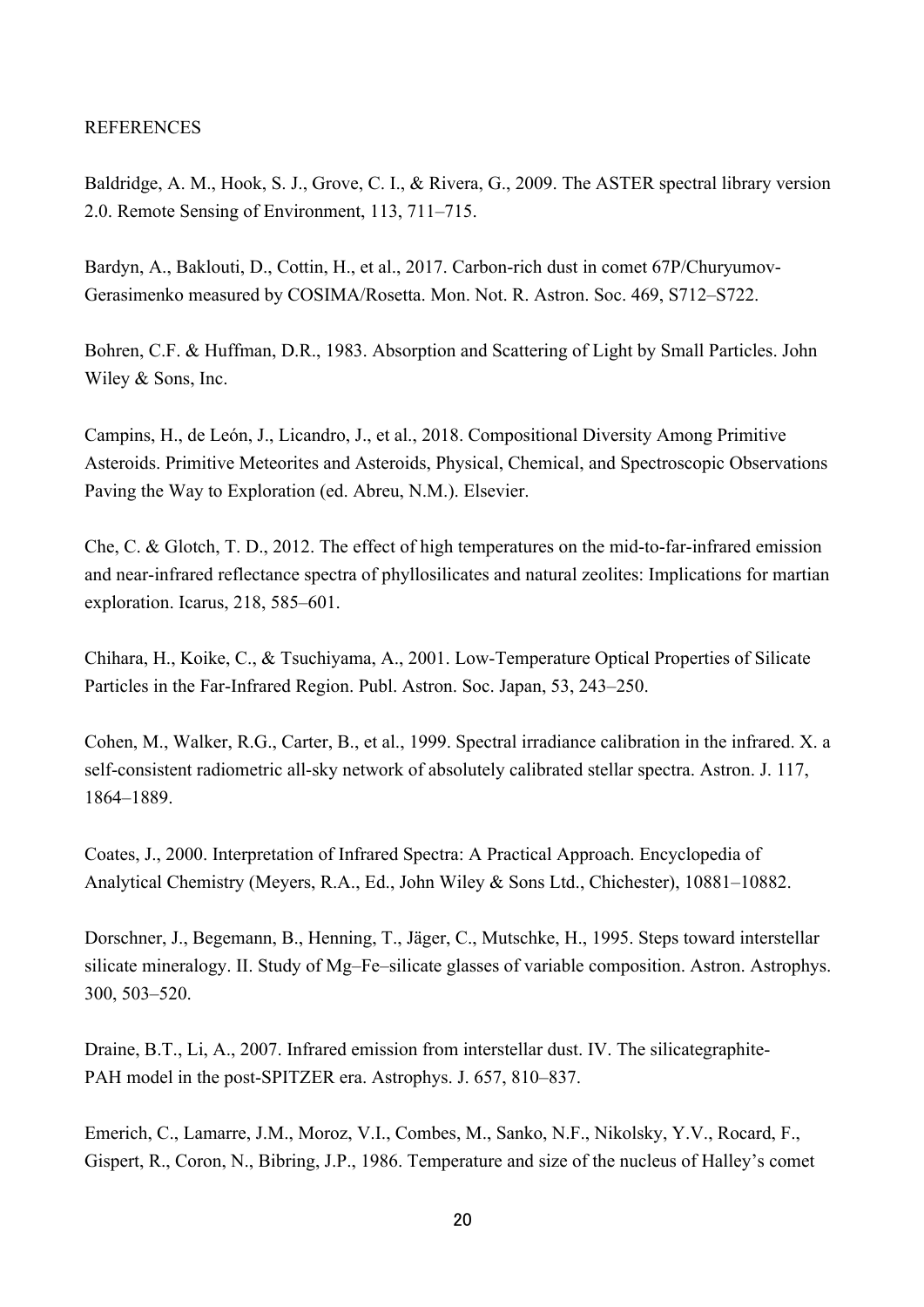deduced from IKS infrared VEGA 1 measurements. In ESLAB Symposium on the Exploration of Halley's Comet 250., December.

Emery, J.P., Cruikshank, D.P., Van Cleve, J., 2006. Thermal emission spectroscopy (5.2–38 μm) of three Trojan asteroids with the Spitzer Space Telescope: Detection of fine-grained silicates. Icarus 182, 496–512.

Evans, A., et al., 2005. Infrared spectroscopy of Nova Cassiopeiae 1993 –VI. A closer look at the dust. Mon. Not. R. Astron. Soc. 360, 1483–1492.

Fabian, D., Henning, T., Jäger, C., et al., 2001. Steps toward interstellar silicate mineralogy. VI. Dependence of crystalline olivine IR spectra on iron content and particle shape. Astron. Astrophys. 378, 228–238.

Farnham, T.L., Schleicher, D.G., Woodney, L.M., Birch, P. V., Eberhardy, C. A., Levy, L., 2001. Imaging and Photometry of Comet C/1999 S4 (LINEAR) Before Perihelion and After Breakup. Science 292, 1348–1353.

Fernandez, J.A. 2005. Comets. Astrophysics and Space Science Library. Springer Nature.

Gounelle, M. & Zolensky, M.E., 2014. The Orgueil meteorite: 150 years of history. Meteoritics & Planetary Science 49, 1769–1794.

Groussin, O., A'Hearn, M.F., Li, J.Y., Thomas, P.C., Sunshine, J.M., Lisse, C.M., Meech, K. J., Farnham, T.L., Feaga, L.M., Delamere, W.A., 2007. Surface temperature of the nucleus of Comet 9P/Tempel 1. Icarus 187, 16–25. https://doi.org/10.1016/j.icarus.2006.08.030.

Groussin, O., Sunshine, J.M., Feaga, L.M., Jorda, L., Thomas, P.C., Li, J.Y., A'Hearn, M.F., Belton, M.J.S., Besse, S., Carcich, B., Farnham, T.L., 2013. The temperature, thermal inertia, roughness and color of the nuclei of Comets 103P/Hartley 2 and 9P/Tempel 1. Icarus 222, 580–594. https://doi.org/10.1016/j.icarus.2012.10.003.

Hamilton, V.E., 2010. Thermal infrared (vibrational) spectroscopy of Mg–Fe olivines: A review and applications to determining the composition of planetary surfaces. Chemie der Erde 70, 7–33.

Hapke, B., 2012. Theory of Reflectance and Emittance Spectroscopy (2<sup>nd</sup> ed.), Cambridge Univ. Press. https://doi.org/10.1017/CBO9781139025683.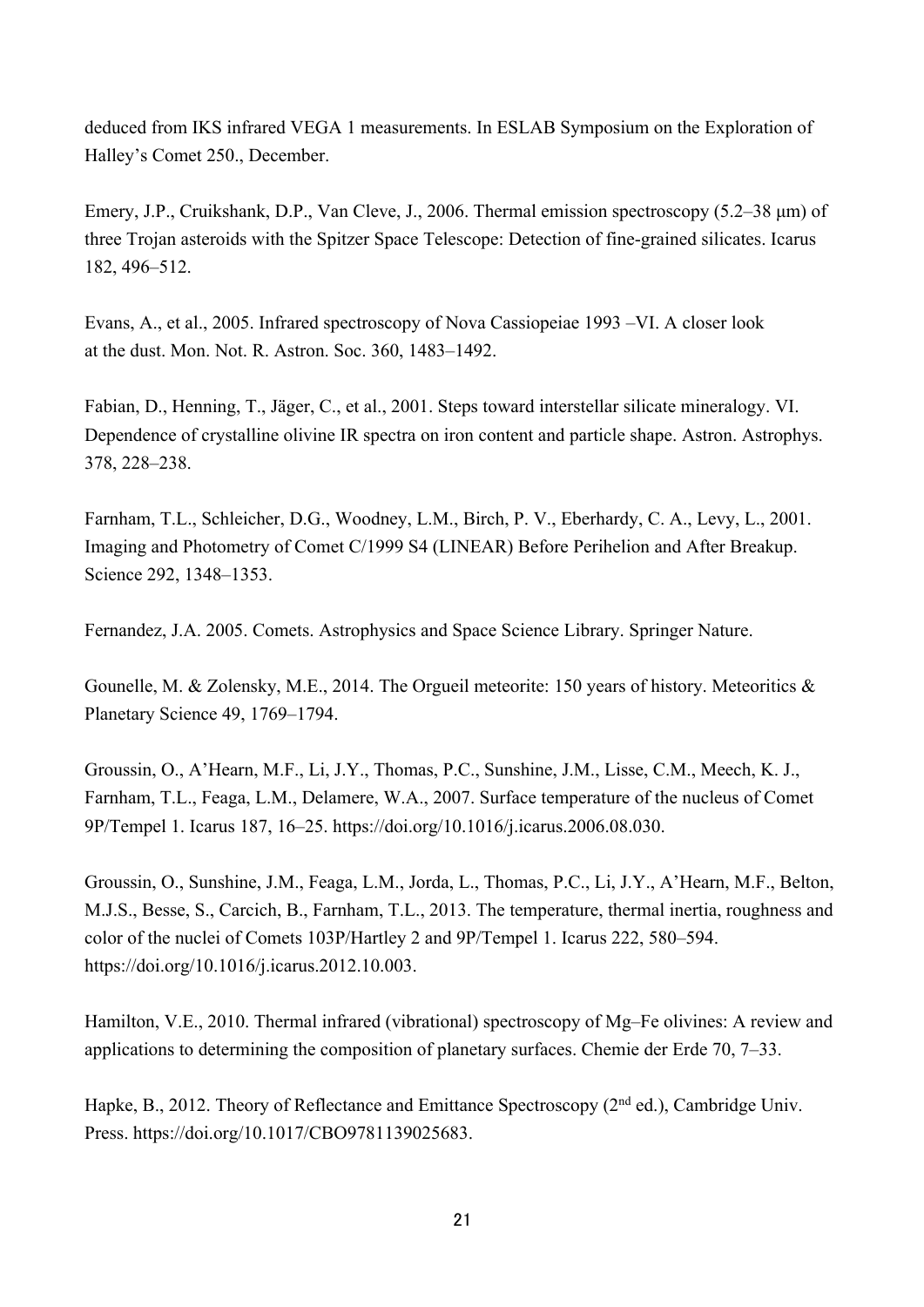Hyland, M.G., Fitzsimmons, A., Snodgrass, C., 2019. Near-UV and optical spectroscopy of comets using the ISIS spectrograph on the WHT. MNRAS 484, 1347–1358.

Jäger, C., Molster, F. J., Dorschner, J., et al., 1998. Steps toward interstellar silicate mineralogy. IV. The crystalline revolution. Astron. Astrophys. 339, 904–916.

Kataza, H., Okamoto, Y., Takubo, S., et al., 2000. COMICS: the cooled mid-infrared camera and spectrometer for the Subaru telescope. Proc. SPIE 4008, 1144–1152.

Kelley, M.S.P., Woodward, C. E., Gehrz, R.D., Reach, W.T., Harker, D.E.,, 2017. Mid-infrared spectra of comet nuclei. Icarus 284, 344–358.

Lane, M.D. & Bishop, J.L., 2019. Mid-infrared (Thermal) Emission and Reflectance Spectroscopy. Remote Compositional Analysis (eds. Bishop, J.L., Bell III, J.F., Moersch, J.E.), Cambridge Univ. Press.

Levy, D. 1998. THE COLLISION OF COMET SHOEMAKER–LEVY 9 WITH JUPITER. Space Science Reviews 85, 523–545.

Li, J.-Y., et al., 2017. The Unusual Apparition of Comet 252P/2000 G1 (LINEAR) and Comparison with Comet P/2016 BA14 (PanSTARRS). Astrophys. J. 154, 136.

Lisse, C.M., et al., 2006. Spitzer spectral observations of the deep impact Ejecta. Science 313, 635– 640.

Lisse, C.M., et al., 2007. Comparison of the composition of the Tempel 1 ejecta to the dust in Comet C/Hale–Bopp 1995 O1 and YSO HD 100546. Icarus 191, 223–240.

Mumma, M. J. & Charnley, S., 2011. The Chemical Composition of Comets – Emerging Taxonomies and Natal heritage. Annu. Rev. Astron. Astrophys., 49, 471–524.

Naidu, S.P., Benner, L.A.M., Brozovic, M., et al., 2016. High-resolution Goldstone radar imaging of comet P/2016 BA14 (Pan-STARRS). Americal Astron. Soc. DPS meeting #48, id.219.05.

Okamoto, Y.K., Kataza, H., Yamashita, T., et al., 2003. Improved performances and capabilities of the cooled mid-infrared camera and spectrometer (COMICS) for the Subaru telescope. Proc. SPIE 4841, 169–180.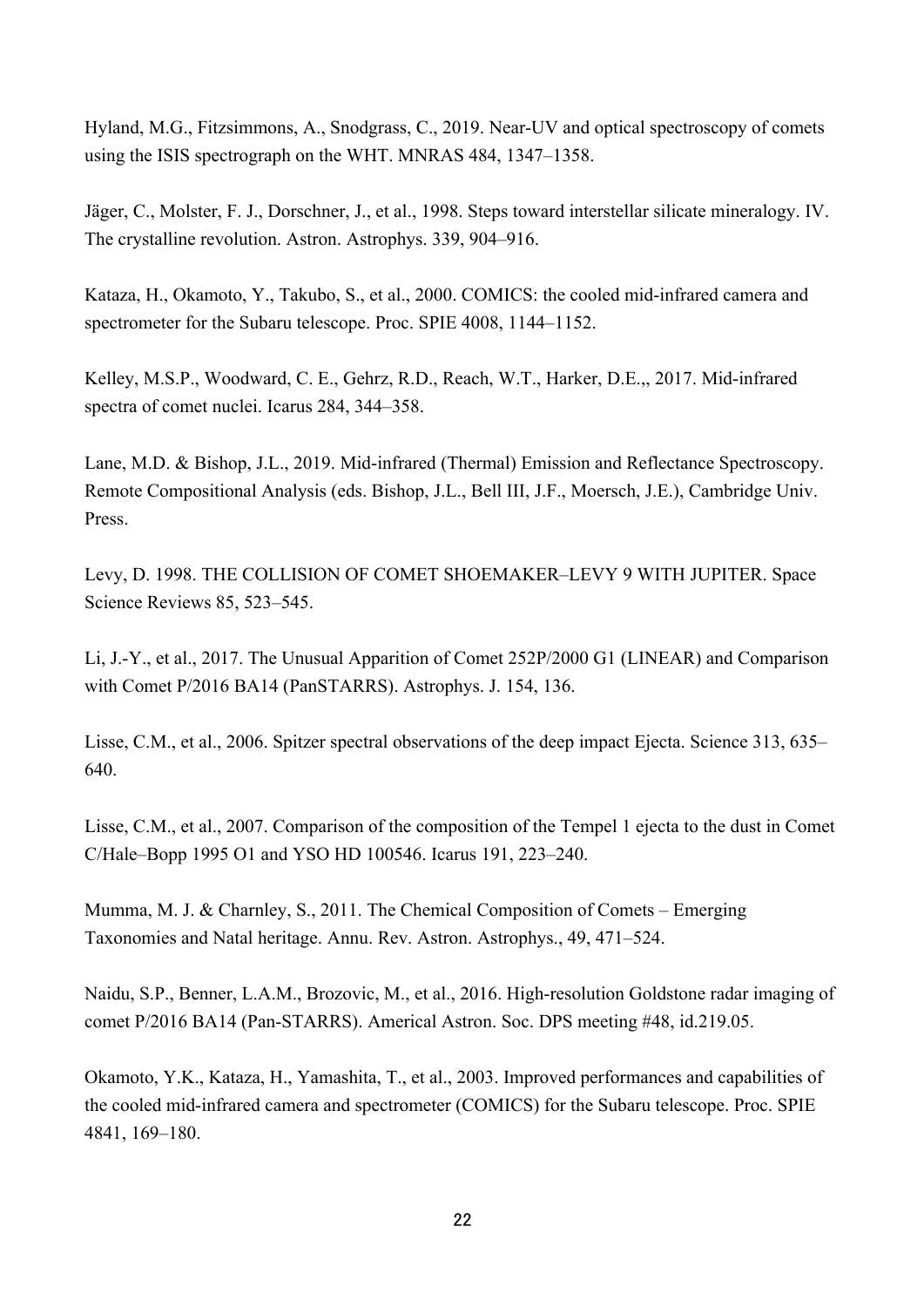Ootsubo, T., Kawakita, H., Shinnaka, Y., Watanabe, J., Honda, M., 2020, Unidentified infrared emission features in mid-infrared spectrum of comet 21P/Giacobini-Zinner. Icarus 338, 113450.

Paganini, L., Camarca, M.N., Mumma, M. J., Faggi, S., Lippi, M., Villanueva, G. L., 2019. Observations of Jupiter Family Comet 252P/LINEAR During a Close Approach to Earth Reveal Large Abundances of Methanol and Ethane. Astrophys. J. 158, 98.

Poch, O., Istiqomah, I., Quirico, E., et al. 2020. Ammonium salts are a reservoir of nitrogen on a cometary nucleus and possibly on some asteroids. Science, 367, eaaw7462.

Raponi, A., Ciarniello, M., Capaccioni, F., et al. 2020. Infrared detection of aliphatic organics on a cometary nucleus. Nat. Astron., 4, 500–505.

Schleicher, D.G., 2008. THE EXTREMELY ANOMALOUS MOLECULAR ABUNDANCES OF COMET 96P/MACHHOLZ 1 FROM NARROWBAND PHOTOMETRY. Astronomical J. 136, 2204–2213.

Sekanina, Z. & Krachat, R., 2014. DISINTEGRATION OF COMET C/2012 S1 (ISON) SHORTLY BEFORE PERIHELION: EVIDENCE FROM INDEPENDENT DATA SETS. Astro-ph (arXiv:1404.5968v6).

Suttle, M.D., Folco, L., Genge, M.J., Russell, S.S., 2020. Flying too close to the Sun – The viability of perihelion-induced aqueous alteration on periodic comets. Icarus 351, 113956.

Suttle, M.D., Genge, M.J., Folco, L., Russell, S.S., 2017. The thermal decomposition of fine-grained micrometeorites, observations from mid-IR spectroscopy. Geochimica et Cosmochimica Acta 206, 112–136.

Shinnaka, Y., Ootsubo, T., Kawakita, H., et al., 2018. Mid-infrared Spectroscopic Observations of Comet 17P/Holmes Immediately After Its Great Outburst in 2007 October. Astrophys. J. 156, 242.

Soderblom, L.A., Britt, D.T., Brown, R.H., Buratti, B.J., Kirk, R.L., Owen, T.C., Yelle, R.V., 2004. Short-wavelength infrared (1.3–2.6 μm) observations of the nucleus of Comet 19P/Borrelly. Icarus 167, 100–112. https://doi.org/10.1016/j.icarus.2003.08.019.

Tosi, F., Capaccioni, F., Capria, M.T., Mottola, S., Zinzi, A., Ciarniello, M., Filacchione, G., Hofstadter, M., Fonti, S., Formisano, M., Kappel, D., 2019. The changing temperature of the nucleus